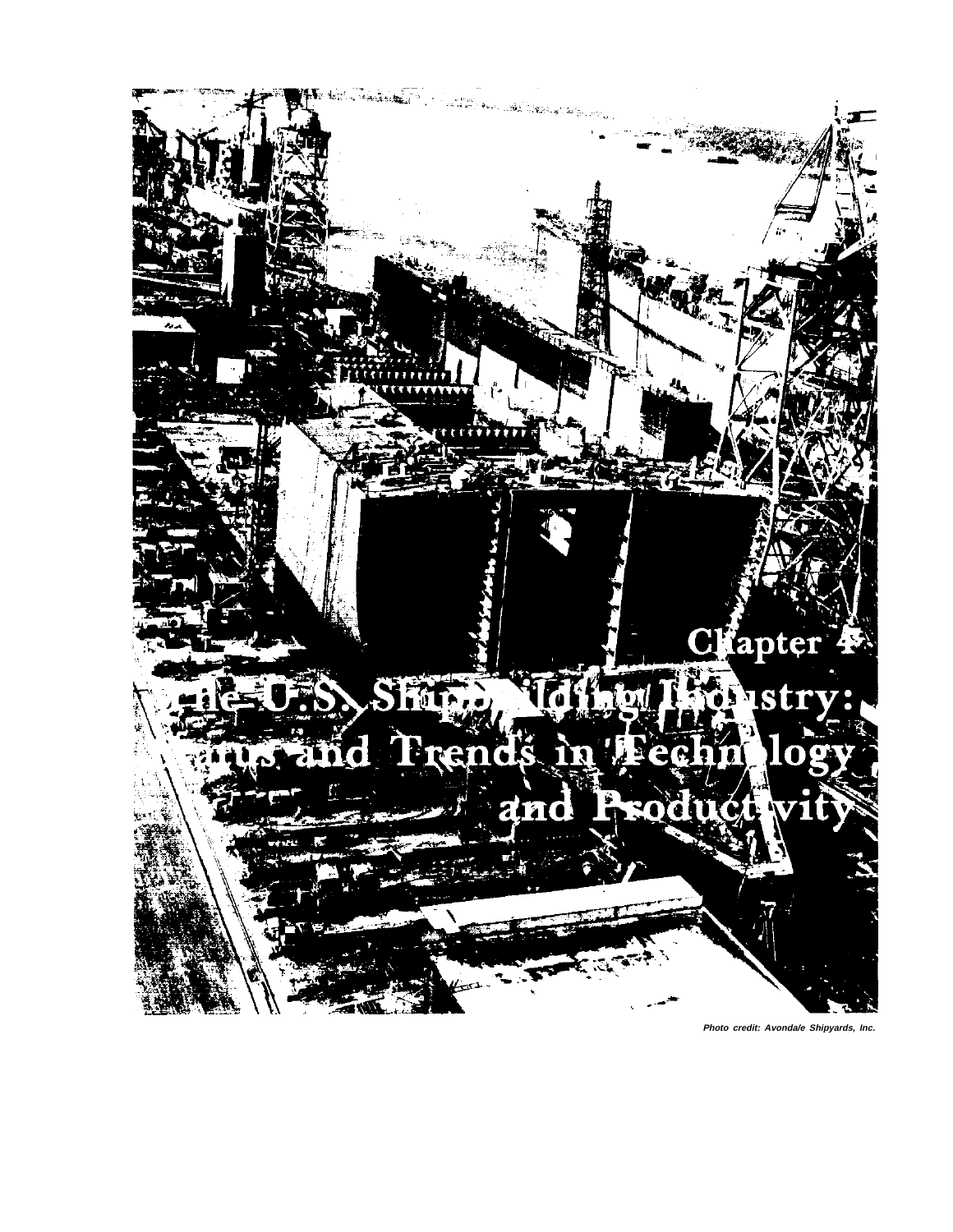# **Contents**

| Page                                       |
|--------------------------------------------|
|                                            |
| <b>Characteristics of the Shipbuilding</b> |
|                                            |
|                                            |
| Definition of the U.S. Shipbuilding        |
|                                            |
| The Markets of the U.S. Shipbuilding       |
|                                            |
| U.S. Shipbuilding Industry Orders 91       |
| The Capabilities of U.S, Shipyards 94      |
| The Technology Level of the U.S.           |
| Shipbuilding Industry 96                   |
| The Labor Force of the U.S. Shipbuilding   |
|                                            |
| Demographic Characteristics of the         |
| Shipyard Work Force 102                    |
| Shipyard Workers' Hours and Earnings. 102  |
| Organization of Shipyard Labor 104         |
| Shipbuilding Productivity 106              |
| The Determinants of Productivity 106       |
| Productivity Trends in the U.S.            |
| Shipbuilding Industry 108                  |
| Improving U.S. Shipbuilding                |
|                                            |
|                                            |
|                                            |
| The Physical Facilities Problem 112        |
| The Management Problem 113                 |
| The Labor Force Problem 113                |

## **TABLES**

| Tablt'N'o.<br>Page                       |
|------------------------------------------|
| 27. U.S. Shipyards Comprising the        |
| Active Shipbuilding Industrial Base 88   |
| 28. Proposed 5-Year Navy Shipbuilding    |
|                                          |
| 29. Orderbook in Major U.S. Shipyards 93 |
| 30. U.S. Shipyard Work Experience 95     |
| 31. Examples of Projects That            |
| Transferred Technologies to              |
| Korean Shipyards, 1971-82 100            |

| Table No.                                       | Page |
|-------------------------------------------------|------|
| 32. Method of Wage Payment 103                  |      |
| 33. Estimated Hourly Compensation               |      |
| of Shipbuilding Production Workers              |      |
|                                                 |      |
| 34. Shipbuilding Cost Increases, 1975-80. . 105 |      |
| 35. Unions in U.S. Shipbuilding Yards 106       |      |
| 36. CGRT Measure of Productivity Gains          |      |
| in Private U.S. ASIB Shipyards 108              |      |
| 37. Value-Added Measure of Productivity         |      |

# FIGURES

Gains in U.S. Shipyards . . . . . . . . . . . . 109

| Figure No.<br>Page                                            |
|---------------------------------------------------------------|
| 29. Shipbuilding and Repair, Trends                           |
| in Value of Work Done 89                                      |
| 30. Merchant Ship Construction in                             |
| U.S. Yards 5-Year Average,                                    |
|                                                               |
| 31, Merchant Ship Construction in                             |
| U.S. Yards, 1973-82 92                                        |
| 32. Historical Trends in Ship Deliveries                      |
| From U.S. Shipyards $\ldots \ldots \ldots \ldots \ldots$ . 92 |
| 33. Major Private Shipyards and                               |
|                                                               |
| 34. Value of Shipyard Work on                                 |
| Order, U.S. Private Shipyards 95                              |
| 35. Private and U.S. Naval Shipyard                           |
| Employment Levels, 1960-80,                                   |
| and Projected Through $1990$ $100$                            |
| 36. Shipbuilding and Repairing                                |
| Employment in Private U.S.                                    |
|                                                               |
| 37. Mobilization and Optimum                                  |
| Employment Estimates and                                      |
| Current Employment Levels in                                  |
| the Major Private Shipyards $\ldots \ldots \ldots 102$        |
| 38. Shipbuilding Industry Workload                            |
|                                                               |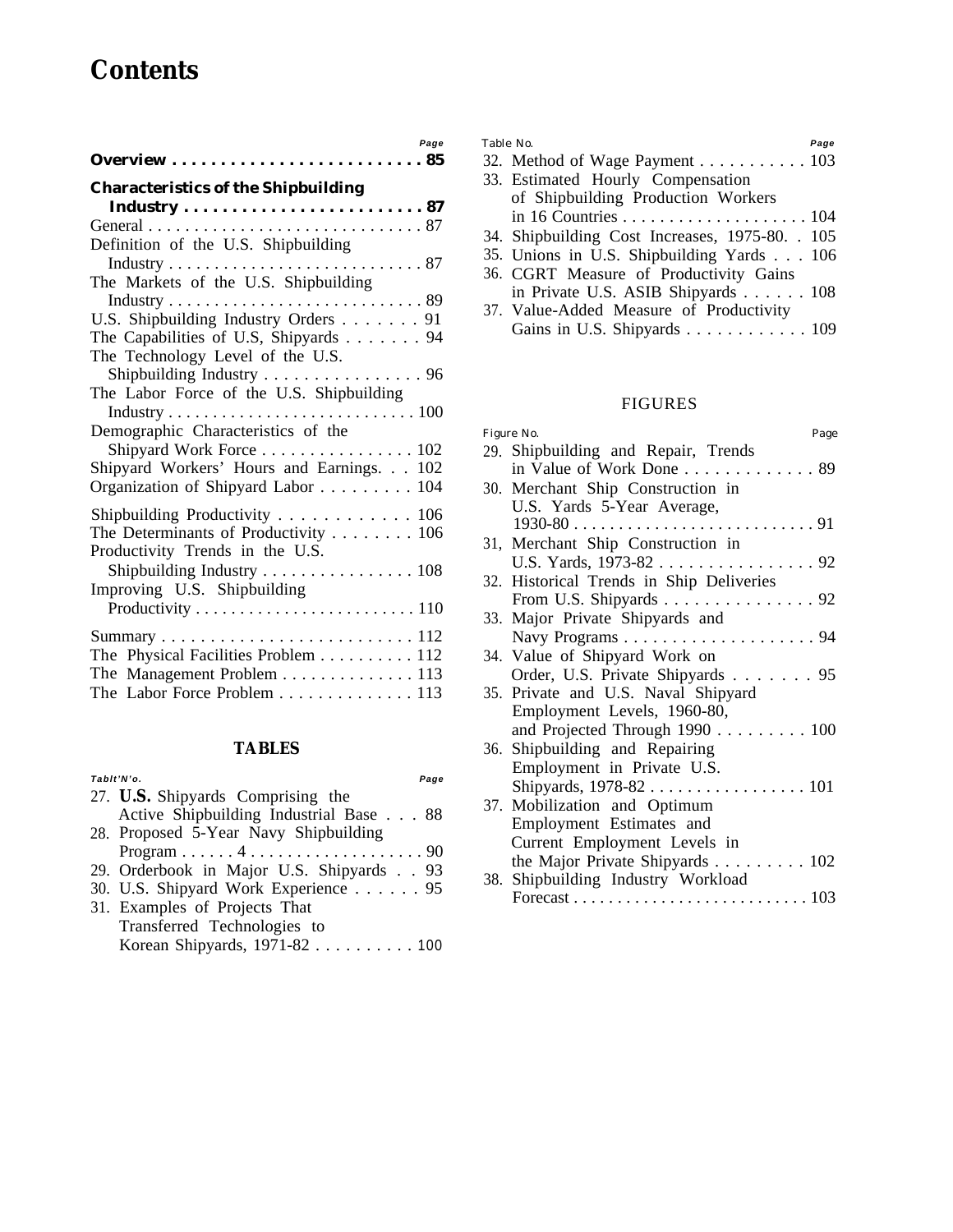# **The U.S. Shipbuilding Industry: Status and Trends in Technology and Productivity**

# **OVERVIEW**

This chapter examines the productive capacity of U.S. shipbuilding. It traces the historic development of the industry and describes its present situation. It analyzes the status of technology employed and the level of competitiveness for construction of today's major merchant ships. Finally, it presents possible approaches to maintaining and improving the health of the industry,

Over the past two decades, the United States has only built major merchant ships when Federal subsidies were used to pay a large portion of the cost or when laws, such as the Merchant Marine Act of 1920 ('Jones Act), required that the ship be built in a U.S. yard. The United States has, therefore, been isolated from international competition for these types of vessels.

In many other major maritime countries, shipbuilding is viewed on a global perspective. This is not the same in the United States, where only 1 to 2 percent of the world merchant fleet is now built. The U.S. shipbuilding industry is basically quite different from that of Europe, Japan, and Korea. Those countries have built most of today's modern shipping fleets and compete for orders in a world market. The United States does not.

However, the United States does have a large and diversified shipbuilding industry. Its total employment (175,000 in 1982) is even larger than Japan's. The U.S. industry has some very productive and technologically innovative segments, including those who build barges, tugs, supply boats, and offshore drilling rigs. Moreover, U.S. shipyards are foremost in construction of large, complex, and sophisticated naval warships.

In commercial shipbuilding, the Japanese, and more recently the Koreans, have based their recent success on responsiveness to developments in the international shipping arena. They did this by:

- obtaining the best combination of inputs, including skilled but low-cost labor, a strong work ethic, advanced technological capabilities (universities, technical institutes, etc.), financial means, qualified management, and many new facilities;
- tenaciously pursuing the largest volume ship markets in recent decades, particularly liquidand dry-bulk vessels. This has allowed them to ' 'go up the learning curve, making personnel and technical improvements, enabling them to build ships much more cheaply than their rivals. A key aspect of their improvement program has been standardization and integration of processes, to achieve efficiency; and
- integrating ownership of major yards with large industrial groups operating allied businesses such as steel, machinery, electrical machinery, and trading.

Part of the reason for Japan's success in shipbuilding is that a large base of demand has come from Japanese ship operators who purchase their ships from Japanese shipyards. Thus, the yards have had consistent, long-term contracts and have often been able to offer incremental prices to buyers from the rest of the world.

While there is no Japanese law that requires ship operators to build in Japan, a review of world ships on order in 1983 shows that all those under construction for Japanese owners are being built in Japanese yards.

Volume is the prime factor in a highly productive shipbuilding industry. Without large numbers of ships to build, it is not possible to hone the productive process to a sufficient degree to reduce costs.

<sup>&#</sup>x27;See ''Fairplay Shipping W'cckly-World Ships on Order, April 1983—Japan has under construction for Japanese owners **4,7** million deadweight tons (dwt), which is more than for any other flag except Liberia, and represents about 9 percent of world orders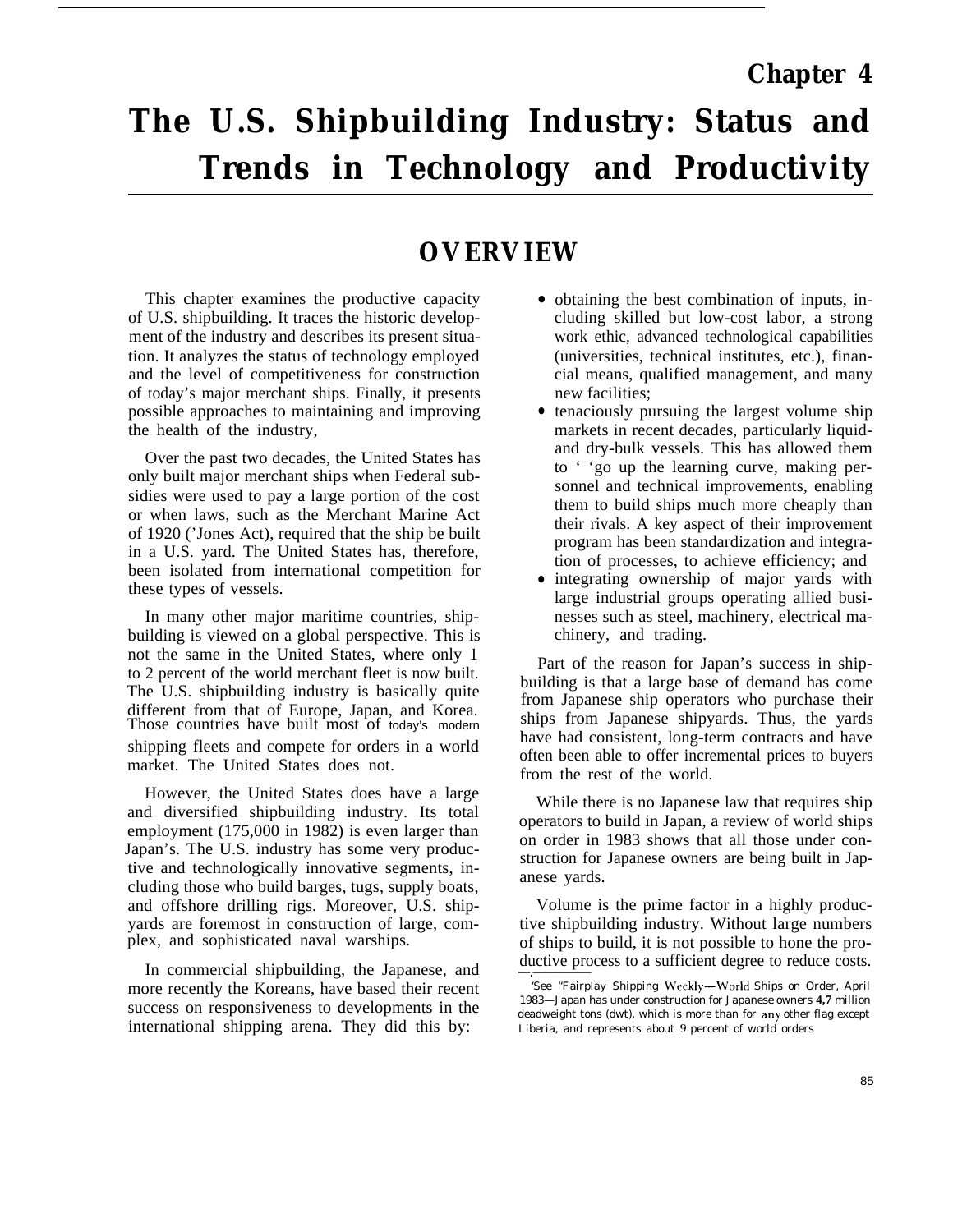This is why the Japanese and Korean strategies of concentrating on building large numbers of relatively simple bulk vessels were so important **to** their success.

Many other factors have played **a** role in the high productivity of Japanese and more recently Korean shipbuilding. These yards have developed their technology to an advanced degree, beyond that found elsewhere in the world. The investment-perworker in Japanese and Korean yards surpasses that of almost all other nations, Their technology is broad-based, and they have adopted technologies that complement each other; i.e., they have purchased machinery and adopted production processes that are carefully interrelated to achieve a smooth and highly efficient work flow.

In comparison to many other major shipbuilding nations, the United States has not installed the level of modern shipbuilding technology necessary for high productivity in the construction of today's major merchant ships.

In contrast to the Japanese and Korean model, some major problems with U.S. shipbuilding technology have been:

- long delays in introducing new technologies;
- **a** reluctance to adopt foreign technology, and **a** reluctance **to** enter into-joint ventures, licens $i_{n}$ , **purchasing**, or other arrangements for the speedy, effective transfer of technology;
- **a** minimal exchange of technology among U.S. shipyards; and
- minimal evaluation of technologies in other areas (aerospace, electronics, etc. ) that have potential applications to shipbuilding.

It is noteworthy that the problem of low output of labor from U.S. yards cannot be traced in any part to worker skill. U.S. shipyard workers are as skilled as their Japanese or Korean counterparts. Rather, the problem is related to work organization and the production tools available. Briefly stated, U.S. yards have never had sufficient volume of merchant ship orders to specialize, to become truly expert, or to develop high efficiency. Flexibility to build many different varieties of ships and other marine equipment has been maintained in U.S. shipyards. Thus, the economies of mass production have seldom been adopted.

The U.S. shipbuilding industry is facing a severe decline in potential new buildings of major merchant ships, primarily caused by the elimination of Federal funds for construction subsidy programs. While the U.S. Navy has embarked on an expanded building progam, it will not require much additional shipyard capacity until the mid-1980's, and only the few yards that specialize in warships will benefit substantially. The trends in the industry are thus toward more U.S. Navy work, more concentration in fewer large firms, and hard times for those firms that have, in the past, depended on commercial shipbuilding subsidies. Although U.S. yards have made recent strides in improving productivity in the construction of merchant vessels, the primary focus of the industry is still on U.S. Navy work where high-technology, custom work is the rule.

Two different approaches **to** improving U.S. shipbuilding productivity appear possible. One would concentrate primarily on Federal support or assistance to the industry combined with incentives to enhance productivity. Several other maritime countries appear to be adopting such an approach.

Another approach would focus on developing other emerging markets for U.S. shipyards, assuming that there is little chance that the U.S. industry can reduce costs of conventional merchant ships below the level of the low-wage countries. The U.S. shipbuilding industry is geared to custom work and the integration of highly technical with conventional systems. Markets for such skills may develop in fields like Arctic- or deepwater-resource extraction. A challenge for industry and the Federal Government would be to cooperate to identify and develop the most promising markets.



**Photo credt: Lockheed Shlpbulldlng Co.**

Construction of U.S. Navy warships such as the above is expected to dominate the U.S. shipyard orders over the next several years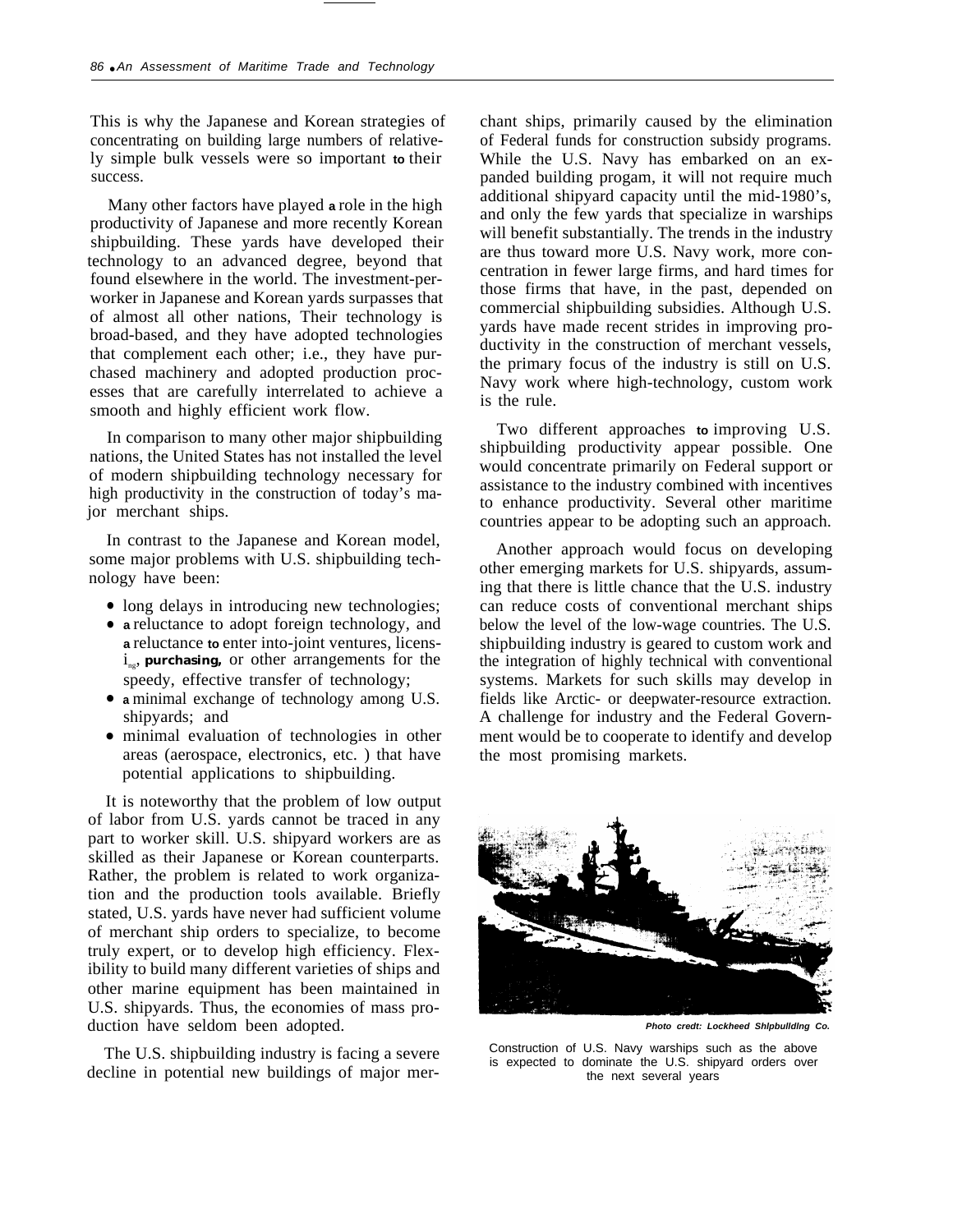# **CHARACTERISTICS OF THE SHIPBUILDING INDUSTRY**

### *General*

World shipbuilding is a cyclical industry with fluctuating demand. It has experienced over nine major cycles, each with more than a 40-percent reduction in demand, since 1896. Three of these cycles have occurred since World War II alone.

From 1930 to 1933, for example, there was a decline of 84 percent in shipbuilding output. Again, at the end of World War II, between 1944 and 1947 a decline of 85 percent was experienced because of the glut of ships built for the war. More recently, a worldwide decline of 60 percent occurred from 1975 to 1979. In addition, smaller fluctuations of 10 to 20 percent every 7 to 10 years have become quite common.

The shipbuilding industry is an assembly industry that is both capital- and labor-intensive. Large capital facilities are required, and major components usually are purchased from man y sources. The assembly process itself, using a mixture of large and small, and single and complex components, is very labor-intensive. As an assembly industry, shipbuilding has major and significant linkages to many other industries, such as iron and steel, machinery, electrical, and electronic manufacturing. Its assembly process can be expanded to include component, and even machinery, manufacture or contracted to include only ship assembly processes. As a result, integrated shipbuilders with close relations to linkage industries can often more effectively weather large cyclical fluctuations than shipbuilders who lack integration with their major supplier industries. The latter is the case with most U.S. shipbuilders.

Investment in shipbuilding equipment on a peremployee basis has mushroomed in recent years. Although many foreign shipbuilders have recently cut back and consolidated facilities, certain foreign shipbuilders are gearing up for a revival of the industry by the introduction of more automation, robotics, modern measurement and control techniques, computerized management methods, and facilities that provide for greater product flexibility. Because shipbuilding is considered an important economic and defense asset, and also because it affects many related or interrelated industries and employment, many governments support their shipbuilding industries directly or indirectly. Furthermore, governments in many countries now take an active part in the ownership of commercial shipyards (i. e., the United Kingdom, Sweden, Italy **Spain,** Portugal, Netherlands, Taiwan, Malaysia, India, Israel, and the Communist bloc nations). Other types of government shipbuilding support, include:<sup>2</sup>

- export credits ('Japan, Korea, Brazil);
- shipbuilding subsidies (United Kingdom, United States, Brazil);
- new orders financed by the government for expansion of the domestic fleet or investment ('Japan, Taiwan, Korea); and
- exemption of import and other duties (Spain, Korea, India).

These government interventions have made it increasingly difficult to compare shipbuilding productivity between various countries.

## *Definition of the U.S. Shipbuilding Industry*

The majority of the approximately 500 U.S. shipbuilding and repair firms have fewer than 100 employees and correspondingly limited building and repair facilities. Over 200 of the U.S. shipbuilding or ship repair facilities are surveyed annually by the U.S. Maritime Administration (MarAd). Of these, 30 are "major" (i.e., have at least one large building berth) and 26 (as of March 1983) are considered to comprise the ''Active Shipbuilding Industrial Base" (ASIB).

The ASIB list changes (although only slightly in recent years) as yards open, close, or turn to other business. Criteria for inclusion in ASIB include not

<sup>&#</sup>x27;See "Maritime Subsidies" (Washington, D. C.: U.S. Department of Transportation, Maritime Administration, February 1983); and

<sup>&#</sup>x27; 'Financing and Subsidizing the Marine Industries" (Copenhagen, Denmark: MAN-B&W Diesel, November 1982).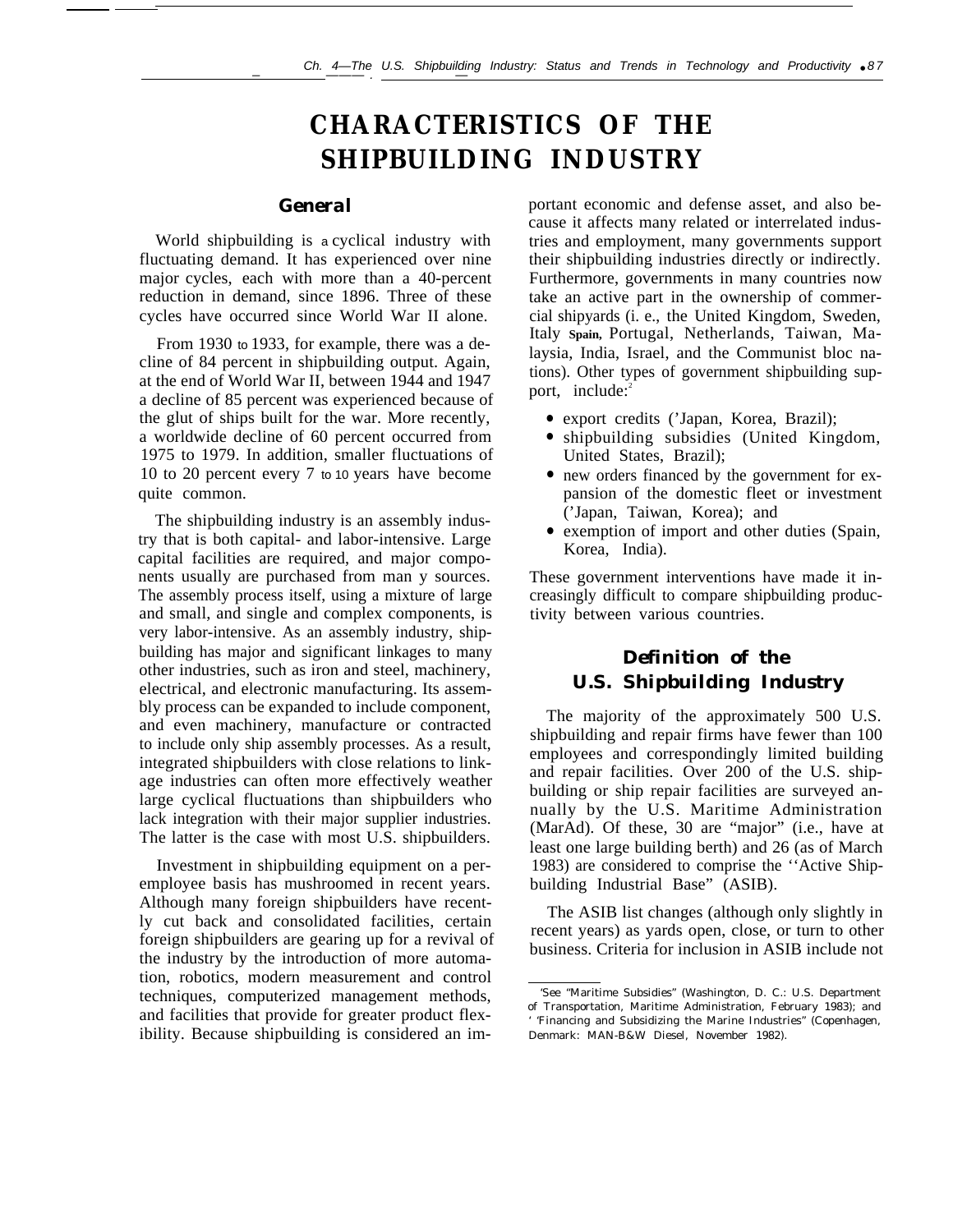only facilities but also active conduct or pursuit of shipbuilding work. ASIB yards must be ''engaged in seeking contracts for construction of naval ships or major oceangoing or Great Lakes merchant ships. \*

Table 27 is the list, as of March 26, 1983, of the ASIB. Defense planners consider these ASIB yards to be the core of the Nation's shipbuilding capability and a principal measure of the United States' ability to respond to a national emergency. The U.S. Navy keeps a current tabulation of these yards and notes their capability of building major combatant, amphibious, auxiliary, and merchant ships. At present, 7 of the 26 yards are considered capable of U.S. Navy combatant construction. The U.S. Navy also periodically develops shipbuilding mobilization plans (one is under development in mid-1983) and surveys about 100 other shipyards to determine which could be considered as extensions of the ASIB in a national emergency.

**Table 27.—U.S. Shipyards Comprising the Active Shipbuilding industrial Base (ASiB)**

Alabama Dry Dook & Shipbuilding Co., Mobile, Aia<br>The **American** Ship **Building Co., Lorain,** Ohio<br>Avondale Shipyarde, Inc., New Orleans, La.<br>Sath Iron.Works Corp., Bath, Maine **B** a y Shipbuilding Co., Sturgeon Bay, Wis. **Bethiehem Steel Corp., Sparrows Point Yard, Baltimore, Md.<br>General <b>Dynamica/Electric Boat Division, Groton, Conn.**  $\alpha$  **General Dynamics/Quincy Shipbuilding** Division, Quincy, Maas. **Halter Marine, New Orleans, La ingalls Shipbuilding Division of Litton industries, Pascagoula,** Miss. **Levingston Shipbuilding Co., Orange, Tex. Lookheed Shipbuilding & Construction Co., Seattle, Wash.** 

**Marinette Marine Corp., Marinette, Wis.<br>Maryland <b>Shipbuilding & Drydock Co., Baltimore, Md.**<br>National Steel & Shipbuing Co., San Diago, Calif. **National Shippunding & Brydoor Co., San Mago, Call**<br>National Steel & Shipbullding, Newport News, Va.<br>Norfolk Shipbullding & Drydock Corp., Norfolk, Va.

**Pennsylvania Shipbuilding Co., Chester, Pa. Pennsylvania Shipbuilding Co., Chester, Pa.**<br>Peterson Builders, Inc., Sturgeon Bay, Wis.<br>Tacoma Boatbuilding Co., Inc., Tacoma, Wm.

**Tampa Shipyards, Inc., Tampa, Fia.** (subsidiary of American s. **B.,** 00.

**Todd Pacific Shipyards Corp., Los Angeles, Calif.** 

 $T$ odd **Pacific Shipyards Corp., San Francisco, Calif.** 

**Todd Pacific Shipyards Oorp., Sedtie, Wash.**

The 26 shipyards comprising the ASIB represent over one-half of the total U.S. shipyard employment and an even larger proportion of total value of work done. The so-called ' 'second-tier' shipyards also represent a viable U.S. industrial sector. These shipyards mainly build and repair barges, tugboats, towboats, supply boats, crewboats, and offshore drill rigs. The industry group, American Waterways Shipyard Conference, periodically surveys this sector of over 300 shipyards. In 1981, about 75 of these yards reported a total employment of 22,000 and gross revenues of almost \$2 billion, 95 percent of which **was** from the private (nongovernment) sector.

. .

The second-tier shipyards have been hit severely by the recent recession resulting in many yard closings and a significant reduction in the labor force (about 50 percent from 1981 to 1983). Even so, some of these U.S. yards still build for and compete in foreign markets.

The shipbuilding supplier base has never been compiled. The Shipbuilders Council of America (SCA) has distributed a questionnaire to its members, asking them to identify all subcontractors or firms supplying at least \$300,000 worth of goods or services annually. The resultant tabulation of the supplier base will not be available until late 1983.

The supplier base has a key role in the improvement of U.S. shipbuilding productivity. Shipyards, particularly in the building of sophisticated naval vessels, may funnel up to 60 percent of the total vessel cost to equipment suppliers and program support functions. For some suppliers, the yard is a key customer whose needs take priority; for others the yard is almost a nuisance customer in terms of volume and dollar value of order and technology required. Leadtimes may pose a scheduling constraint, and problems in supporting industries may govern ship delivery schedules.<sup>4</sup>

<sup>●</sup> NlarAd definition, used consistently in publications concerning shipbuilding, e.g., "Relative Cost of Shipbuilding.

**Todd \$h{pyards ~rp., GalveetOn, ~OX.**

**Todd Shipyu'da OorP., Hou@?n, TQX~**

**SOURCE: Naval Sea Systems Command, March 19S3.**

<sup>&#</sup>x27;Telephone conversation with Shipbuilders Council of America, March 1983.<br>4. {Building <sub>a</sub> 600-Ship N<sub>ave</sub> Costs, Timing, and Alternative Ap-

proaches" (Washington, D. C.: Congressional Budget Office, 1982), p. 37.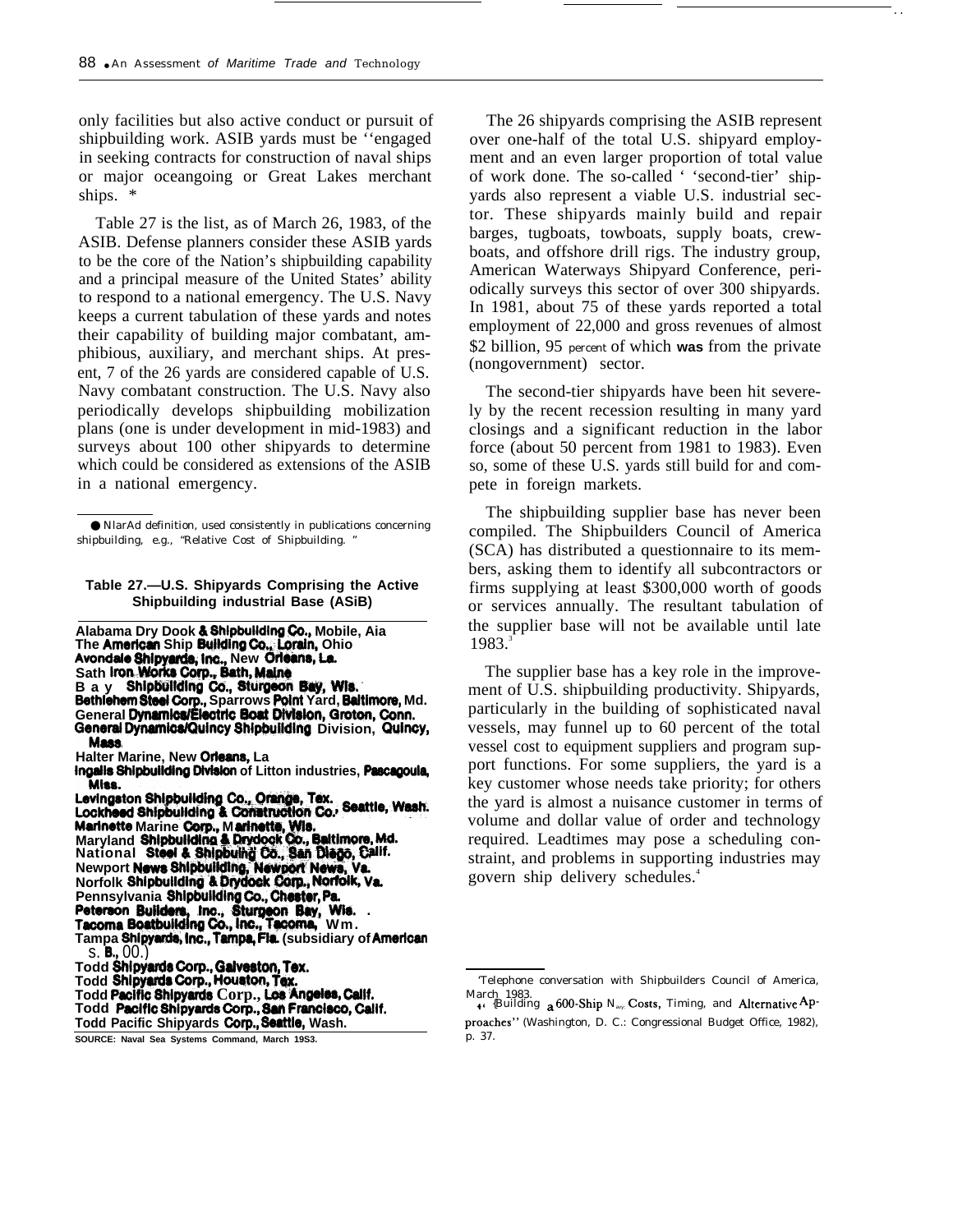# *The Markets of the U.S. Shipbuilding Industry*

The U.S. shipbuilding industry builds or has built for many markets, including U.S.-flag ship operators in both foreign and domestic offshore trades, the offshore oil industry, the U.S. inland water transport industry, fishing and tugboat operators, and the U.S. Government—Navy, Coast Guard, and other seagoing agencies.

The recent cessation of construction subsidies has probably ended the prospect of orders from U. S. flag ship operators active in the foreign trades, while the so-called ''captive market' of Jones Act and Government vessels, at present, is inadequate to sustain the U.S. shipbuilding industry at 1982 work levels. U.S. shipbuilders' share of world commercial orders also has averaged less than 5 percent over the past decade.

It is naval building and repair that presently supports the U.S. shipbuilding industry. The naval share of ASIB shipbuilding output has hovered around 60 percent in recent years and is projected to exceed 80 percent by  $1987$ .<sup>5</sup>In the past decade, 40 percent of new contracts and 45 percent of annual deliveries have consisted of naval vessels. The commercial workload also reflected Government support. Of the 229 merchant ships contracted for by U.S. shipyards during 1972-82, 37 percent were built with construction differential subsidy (CDS), and virtually all of the remainder were constructed for the domestic fleet which, by law ('Jones Act), must be built in U.S. shipyards.

Self-propelled new military ships in recent years have comprised between 33 and 40 percent of shipyards' revenues. When the repair of military ships is included, the percentage rises to an average of 47 percent. Approximately 33 percent of all naval repairs, alterations, and conversions are performed in private yards—a proportion that has been steady and probably will continue. Figure 29 illustrates the trends in the value of work performed in all private shipyards between 1972 and 1982, divided

<sup>%</sup>Shipbuilders Council of America, Washington, D. C., 1982.



**Figure 29.—Shipbuilding and Repair, Trends in Value of Work Done**

25-417 0 - 83 - 7 QL 3

<sup>5</sup>Defense Economic Research Report, Data Resources Inc., June 1982, p. 3.

SOURCE. SCA annual report 1982.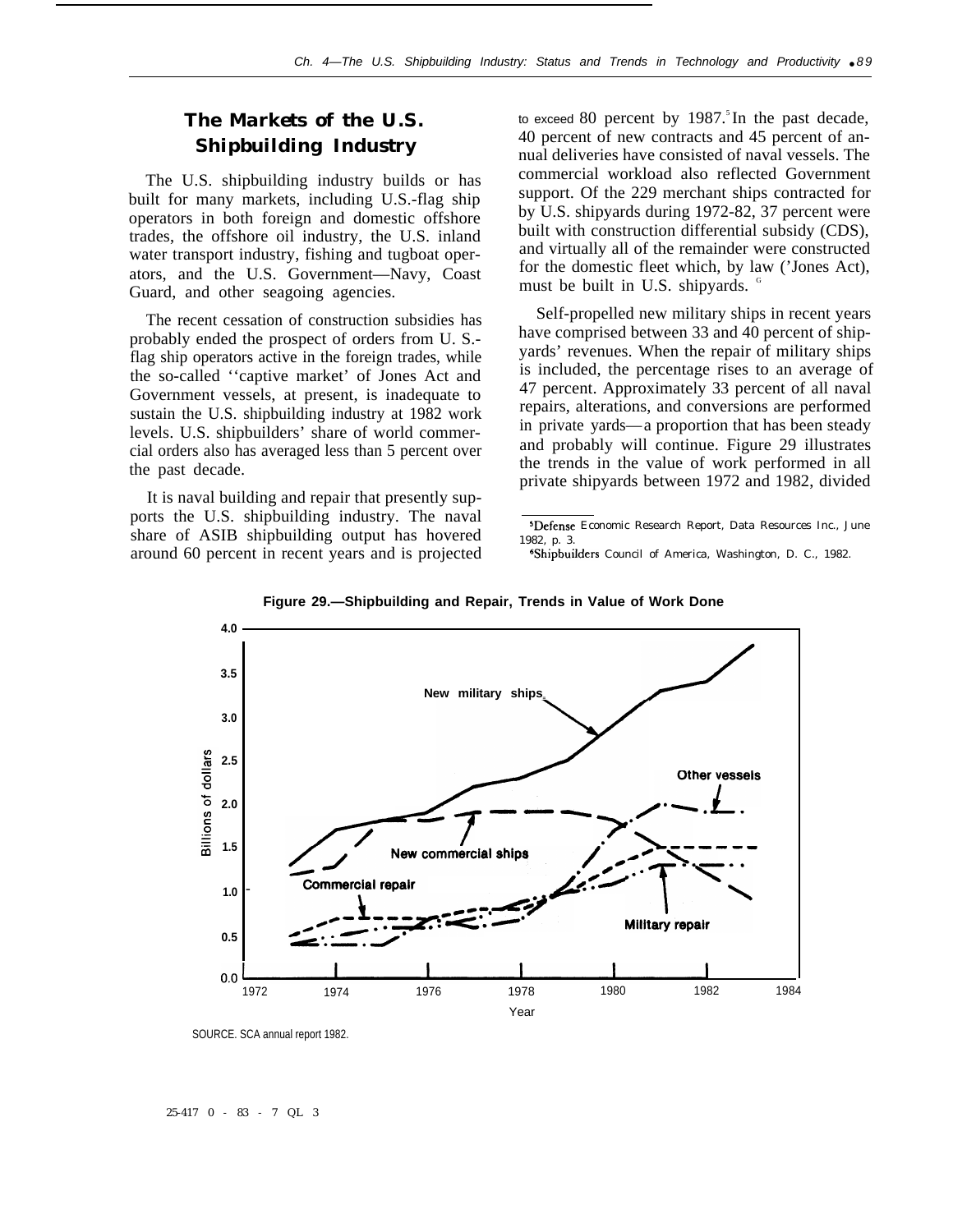$\ddot{\bullet}$ into major military and nonmilitary categories. It should be noted that military (U.S. Navy) construction and nonpropelled (barge and rig) construction have shown the most significant growth over this period. The 5-year naval shipbuilding program (fiscal years 1984-88), involving 124 new vessels (51 of which are major combatants), and 21 conversions, promises to increase the significance of naval work for private yards (see table 28).

In contrast to the 124 new naval warships to be contracted for over the next 5 years, the Maritime Administration projects that about 25 new merchant ships (20 tankers, 3 bulk ships, and 2 cargo ships) will be contracted—mostly to replace older vessels in the domestic fleet. In terms of value, the U.S. Navy orders are expected to represent about 90 percent of shipyard revenues.<sup>7</sup>

Naval work is unevenly distributed among the ASIB yards: seven yards are considered "combatant capable' (i. e., capable of building at least conventionally powered combatant vessels), six are considered capable of building ' 'amphibious/auxiliary vessels, and the rest are classified as ' 'capable of building seagoing merchant ships. " Based on the latest 5-year naval shipbuilding plans, it appears that the large concentration of major com-

7Data Resources, Inc., *The Economic Impact of the U.S. Shipbuilding Industry,* August 1982.

batants will place even greater emphasis on those yards capable of complex warship construction.

One effect of the present high proportion of naval work and repair is to focus U.S. yard attention on customized rather than serial design and production. While this disadvantaged the U.S. shipbuilding industry in the 1970's, when series production> of large merchant vessels was at its height, its future impact may not be the same. Economic conditions may bring a return to low-unit demand for more complex ships, with a corollary tendency to maintain labor-intensive production methods in shipyards. Cargo reservation/sharing, on the other hand (if adopted on a broader scale), could produce a growth of conversion or upgrading orders, or even new building contracts.

An outgrowth of U.S. yards' naval experience could be an ability to capture orders for foreign naval vessels. An increasing number of U.S. shipyards are eyeing the international warship market, which has grown rapidly in the last decade. Many countries have begun to replace their aging fleets, and several countries (in ' 'strategically active areas' have begun to build new navies. New generations of weapon systems have caused technical changes that mandate design and construction changes. The development of advanced weapon systems has changed naval tactics and resultant ship design and construction.

|                                                                     | Number of ships planned in each fiscal year |                |      |      |      |  |
|---------------------------------------------------------------------|---------------------------------------------|----------------|------|------|------|--|
| Type of ship                                                        | 1984                                        | 1985           | 1986 | 1987 | 1988 |  |
| Trident missile submarines 1                                        |                                             |                |      |      |      |  |
| Nuclear attack submarines 3                                         |                                             |                |      |      |      |  |
|                                                                     |                                             |                |      |      |      |  |
| Guided missile cruisers 3                                           |                                             |                |      |      |      |  |
| Guided missile destroyers $\dots\dots\dots\dots\dots\dots\dots$     |                                             |                |      |      |      |  |
|                                                                     |                                             |                |      |      |      |  |
|                                                                     |                                             | $\overline{2}$ |      |      |      |  |
| Amphibious assault ship $\ldots \ldots \ldots \ldots \ldots$        |                                             |                |      |      |      |  |
|                                                                     |                                             |                |      |      |      |  |
| Mine countermeasures ship $\dots \dots \dots \dots$                 |                                             |                |      |      |      |  |
|                                                                     |                                             |                |      |      |      |  |
| Stores and ammo ships and tenders $\dots$ $\dots$                   |                                             |                |      |      |      |  |
|                                                                     |                                             |                |      |      |      |  |
|                                                                     |                                             |                |      |      |      |  |
| Ocean surveillance ships -                                          |                                             |                |      |      |      |  |
| Total of new construction $\ldots \ldots \ldots \ldots \ldots$ . 17 |                                             | 21             | 28   | 28   | 30   |  |
| Conversions and reactivation 6                                      |                                             |                |      |      |      |  |

**Table 28.—Proposed 5-Year Navy Shipbuilding Program (as of April 1933)**

**SOURCE: Admiral Fowler, Commander, Naval Sea Systema Command, testimony before the House Armed Servicea Committee, Apr. 5, 1983.**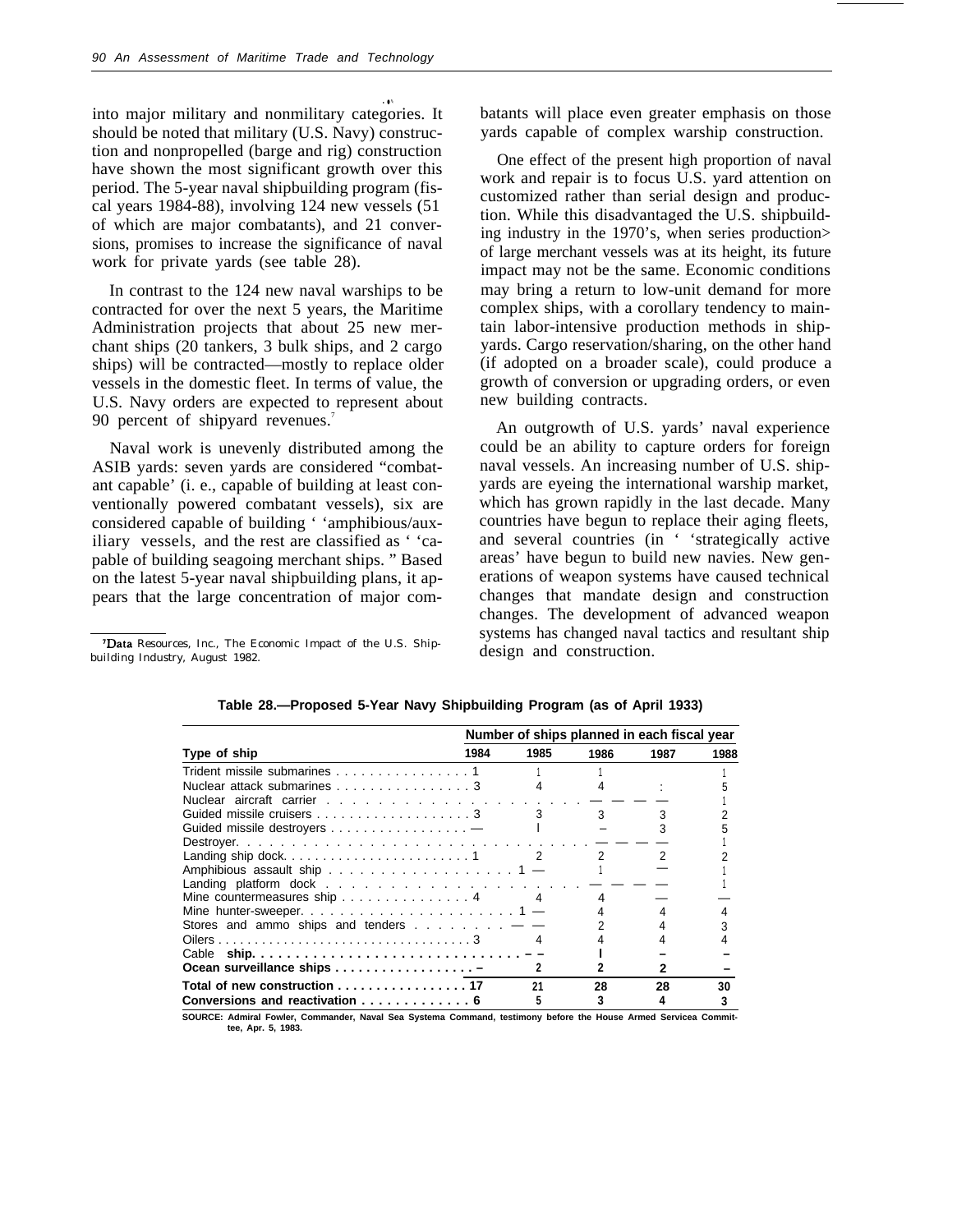In the 1970's, worldwide naval shipbuilding export orders totaled about 460 combatant units, plus some 40 auxiliaries (logistics ships, landing ships, patrol craft). Compared to the 1960's, when export orders totaled only 17 vessels, this is a significant growth market.

Prices of naval vessels have risen sharply to reflect the increased complexity of electronic ship systems, particularly weaponry. While the United States has garnered the majority of worldwide orders for military aircraft, it lags in ship construction. In recent years, European yards have built 80 percent of naval ship export orders, sometimes with heavy government support. The United States may be disadvantaged by lack of suitable designs for export naval vessels. However, in 1982, the orders of 4 U.S. shipyards included 10 foreign military ships with **a total value** of almost \$1 billion. <sup>8</sup>

### *U.S. Shipbuilding Industry Orders*

Both the long- and short-term **variation in** U.S. merchant shipbuilding over the previous 50- and 10-year periods are indicated by figures 30 and 31. Since 1980, **a** steady decline in orders, particularly for deep-sea vessels, has occurred with only three new merchant ship **contracts** awarded in **1982.** Since 1960, the trend shown in figure **32** confirms that the **U.S.** shipbuilding industry shared only briefly in the profitability of the worldwide building boom of the 1970's and reverted, in the mid-1970's, to a level of output insignificant in world terms. This is clear from an analysis of the total numbers of merchant ship contracts awarded since the Merchant Shipping Act of 1970. A study by SCA found that the volume of tonnage of commercial building closely correlated with the availability of construction subsidy funds each year and fell far short of the goals of the 1970 Act.

From 1957 through 1982, only 8 to 10 of the ASIB yards shared in naval shipbuilding orders on a regular basis. **IO Thee indication is** that those yards '"Ibid.



**Figure 30.–Merchant Ship Construction in U.S. Yards 5-Year Average, 1930-80**

SOURCE: Marine Engieerlng/Log, 1982 annual.

<sup>&</sup>lt;sup>8</sup>Maritime Reporter, Nov. 15, 1982.

<sup>&#</sup>x27;U.S. Navy, *Annual Report on the Status of the Shipbuilding and Ship Repair Industry of the United States, 1980.*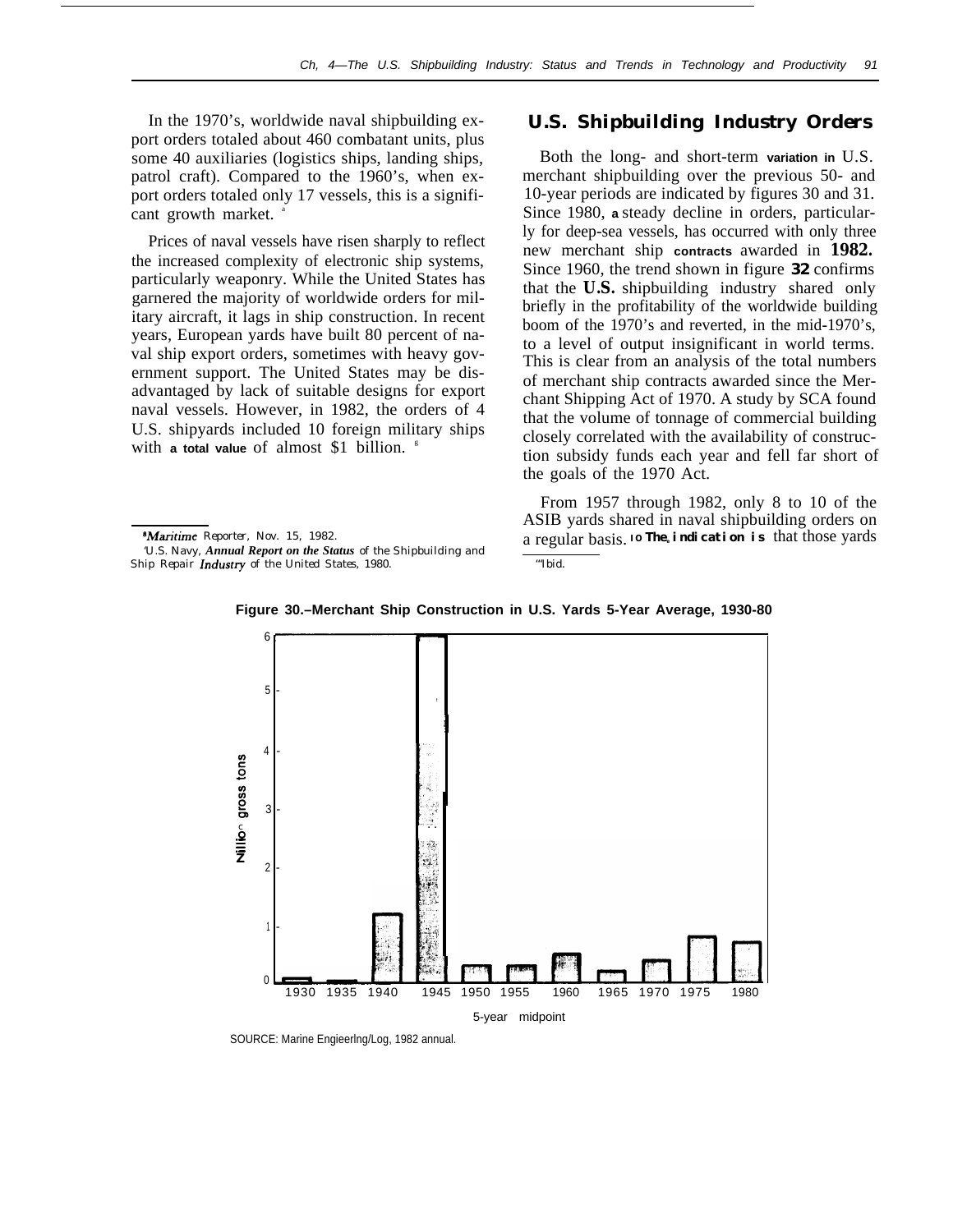

**Figure 32.—Historical Trends in Ship Deliveries From U.S. Shipyards**



**SOURCE: Council of America. Office of Technology Assessment with data from Shipbuilder's**

will continue to receive the overwhelming share of new naval ship orders and that, of these, four major private shipbuilders will continue to receive about three-quarters of the total value of naval orders. \*

Recent employment trends also indicate a growing concentration of ship construction in the few large yards building complex warships. Table 35 shows production employment of about 79,000 at 14 ASIB yards at the end of 1982. Compared with just 1 year earlier, total production employment increased by 2,000; several of the smaller yards lost

<sup>&</sup>quot;According to U.S. Navy Annual Report, 75 percent of fiscal year 1983 naval shipbuilding funding of over \$18 billion will go to General Dynamics/Electric Boat, Newport News, Bath, and Ingalls.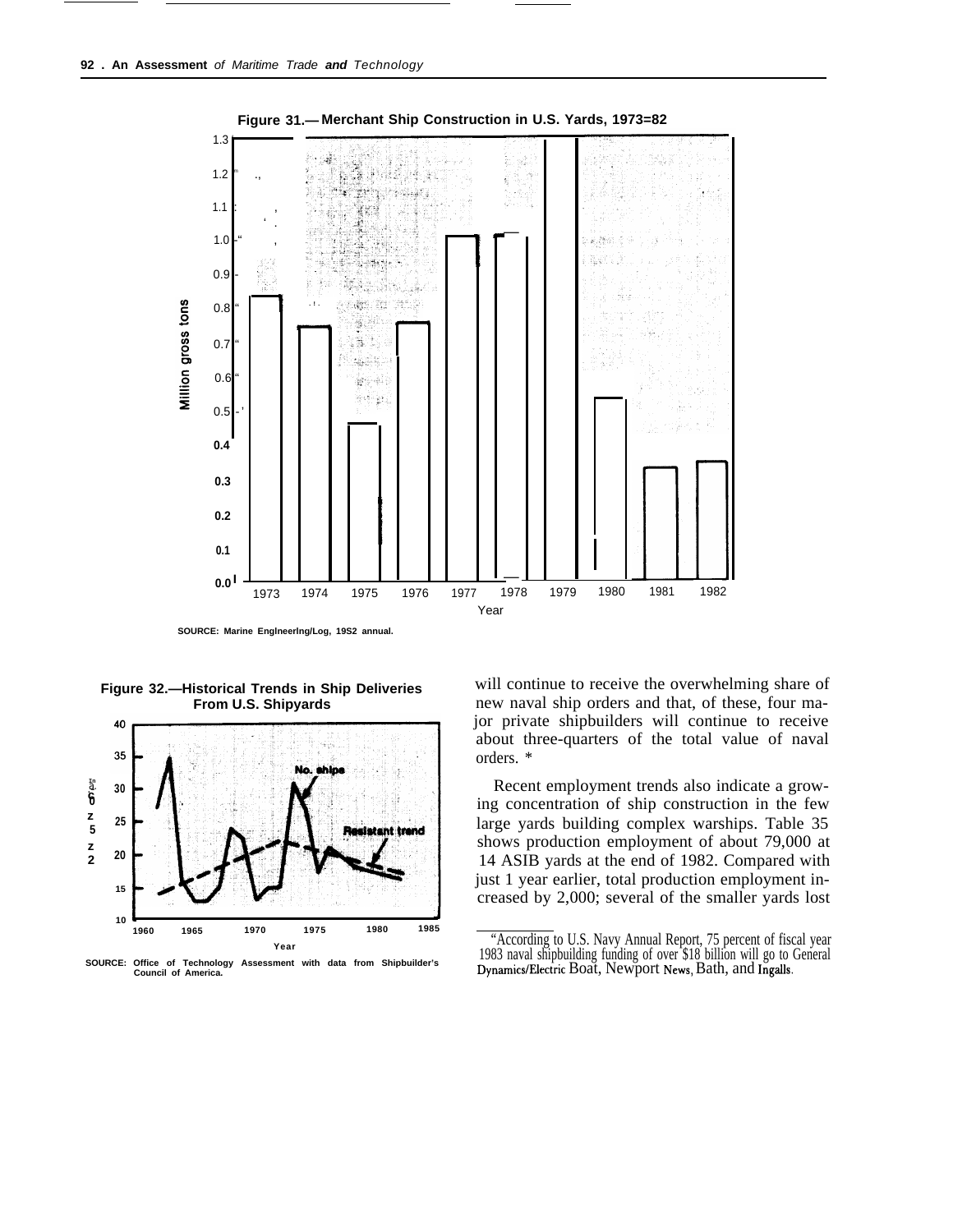up to two-thirds of their work force while the larger ones added more than enough to keep the total growing.

The current orders of U.S. yards for naval ships, commercial ships, and drilling rigs is given in table 29. Figure 33 illustrates the locations and orders for the private shipyards engaged in U.S. Navy shipbuilding. Figure 34 illustrates the historical changes in value of commercial and naval shipbuilding work from 1970 to 1982.

Yards not capable of winning U.S. Navy contracts will have to diversify or rely on repair work for their near-term survival. Repair work is presently highly concentrated, with 15 percent of the yards performing 80 percent of the dollar volume of business. This is further confirmation of the existence of an underutilized capacity in the industry.

| Table 29.-Orderbook (Vessels Under Contract) in |  |  |
|-------------------------------------------------|--|--|
| Major U.S. Shipyards (as of March/April 1983)   |  |  |

|                                                                              | Number<br>of ships |
|------------------------------------------------------------------------------|--------------------|
| U.S. Navy new construction:                                                  |                    |
| Trident fleet ballistic missile submarines                                   | 8                  |
|                                                                              | 20                 |
|                                                                              | 3                  |
|                                                                              | 6                  |
|                                                                              | 24                 |
|                                                                              | 1                  |
| Dock landing ships $\ldots \ldots \ldots \ldots \ldots \ldots \ldots \ldots$ | 3                  |
|                                                                              | 12                 |
| Other auxiliaries and support ships                                          | 17                 |
|                                                                              | 6                  |
|                                                                              |                    |
| Mine countermeasure ships.                                                   | 2                  |
|                                                                              | 103                |
| <b>Commercial merchant ships:</b>                                            |                    |
|                                                                              |                    |
|                                                                              | 3                  |
|                                                                              | 8                  |
|                                                                              | 1                  |
|                                                                              | 4                  |
|                                                                              | 17                 |
| Other vesse/s:                                                               |                    |
|                                                                              | 1                  |
| Geophysical research vessel                                                  |                    |
|                                                                              |                    |
|                                                                              | 9                  |
|                                                                              | 12                 |
|                                                                              | 25                 |

**NOTE: In addition to the above. U.S. Navv reDair and overhaul contracts on over 40 warships total almost \$1.7 bil~ion" in value as of March 1983**

**SOURCE: Marine Engineering/Log, March 19S3. U.S. Navy, April 1983.**

In addition to the recent concentration in U.S. Navy markets, another problem for U.S. shipyards has been the fluctuating size and diverse character of the orders. First, the fluctuating orders force management to seek maximum flexibility in their mix of capital and labor. This results in laborintensive methods, restrictions on the levels and type of capital investment, a high turnover in the labor force, and an adversarial climate of labor relations.

Second, the diverse character of the output of U.S. yards forces frequent changes in workload and resultant labor requirements, which are superimposed on the normal variations in labor requirements during the building cycle. Even yards heavily involved in naval work are subject to these pressures. Changes in naval procurement methods and cycles add further uncertainty. The labor turnover in the shipbuilding industry has been estimated at 40 to 50 percent per year, and up to 95 percent after 5 years. Since shipbuilding processes are assumed by the industry itself to continue to be relatively labor-intensive, 11 th problem of managing the labor force obviously is acute.

These problems are reflected in Pugh-Roberts Associates' findings regarding the factors perceived by the industry to determine competitiveness .12 The survey respondents felt that U.S. shipyard productivity was determined more by its external environment than by its investment and marketing program. A 1980 report by the National Academy of Sciences summarized the problems vividly:

In summary, the indefinite nature of the market inhibits prudent capital investment, with few exceptions. This ties shipbuilders to a job-shop trade environment that is whipsawed between demands of military programs and those of alternative commercial programs. As shipyard management sees it, this further inhibits capital investment and

<sup>11</sup> Institute for Research and Engineering Automation and Productivity in Shipbuilding, **5-Year** *National Shipbuilding Productivity Improvement Plan,* Report of the Second Task Group Sessions. lzKenneth G, Coopr and Henry Birdseye Wei], ''Ocean Shipping

System Dynamics, December 1981 (for MarAd Office of Research and Development) hereafter referred to as Pugh-Roberts Associates'

report. <sup>I</sup> sMaritime Transportation Research Board, ''personnel Requirements for an Advanced Shipyard Technology' (Washington, D. C.: National Academy of Sciences, 1980), p. 106.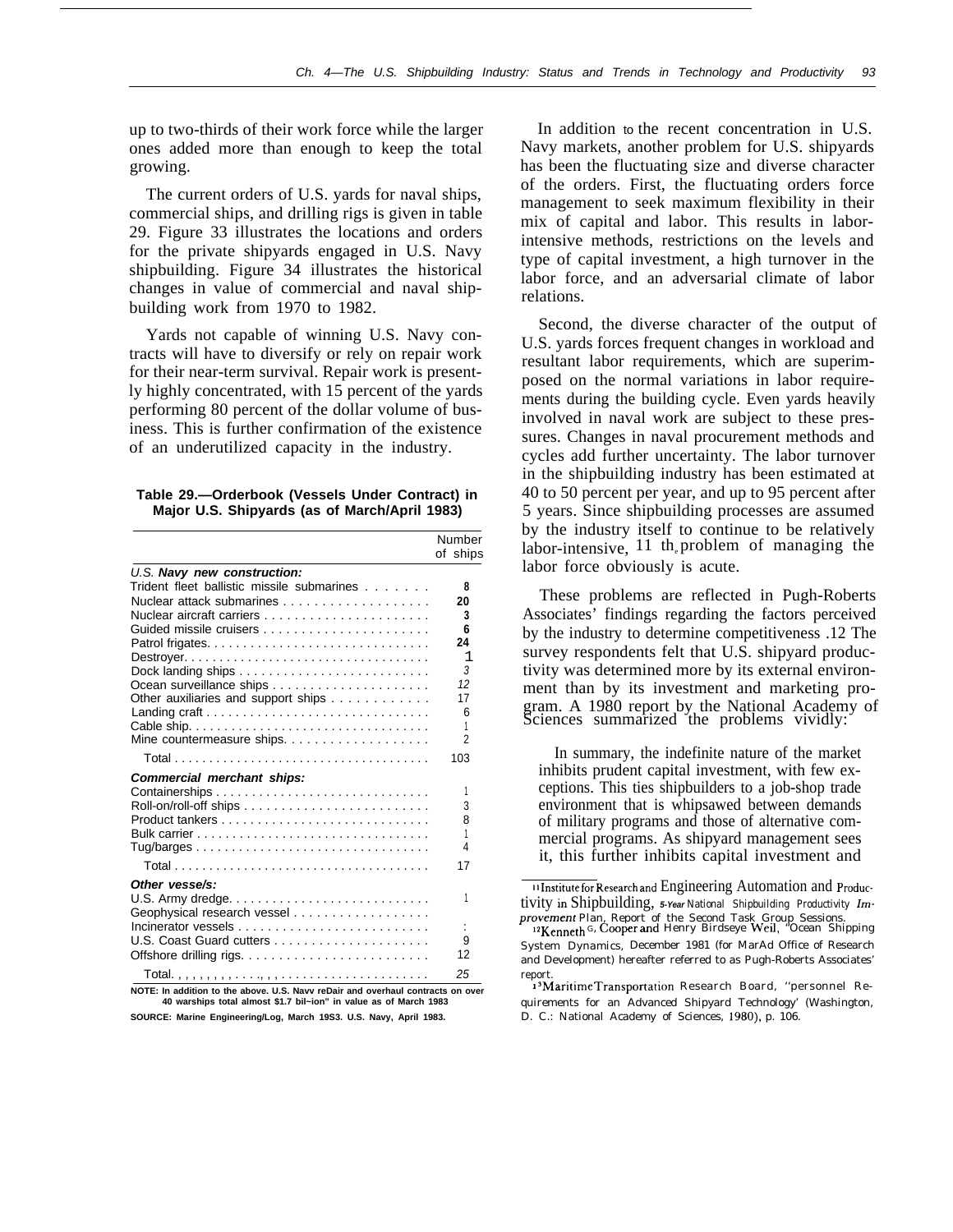

**Figure 33.—Major Private Shipyards and Navy Programs (Apr. 1, 1933)**

**SOURCE: U.S. Navy, April 19S3, updated by the Office of Technology Assessment.**

creates hiring and training problems; and that further limits the availability of capital and brings into question the wisdom of investment.

### *The Capabilities of U.S. Shipyards*

Table 30 summarizes the past experience and current work of the ASIB yards by vessel type. It is immediately apparent that U.S. yards have built a wide variety of ship types in the past, and in many cases are presently making a serious effort to build other types of industrial structures. Diversification is necessary for all yards if they are to keep their work forces intact and their facilities fully occupied. The naval building programs will take some time to gear up and will not help ail ASIB yards .14 The push toward diversification also reflects the yards' belief that naval work is much less profitable than subsidized commercial work and that naval procurement policies may work to the disadvantage of commercial yards. \*

It is also important to recognize that not only did the United States pioneer series production in

<sup>14&</sup>quot;Because of long leadtime associated with the construction " sophisticated warships, the full impact on shipbuilders of the expected U.S. Navy program is at least 3 years away, and ultimately less than two-thirds of the present production base will be potentially utilized. *SCA Annual Report,* 1981, p. 1.

<sup>&</sup>quot;This was cited in many articles in the general and trade press. See, for example, the *Forbes* article of 9/28/81, p. 114. Gilbride, of Todd, is quoted as saying: (after Vietnam) "the military was viewed so adversely that we lost a decade of shipbuilding.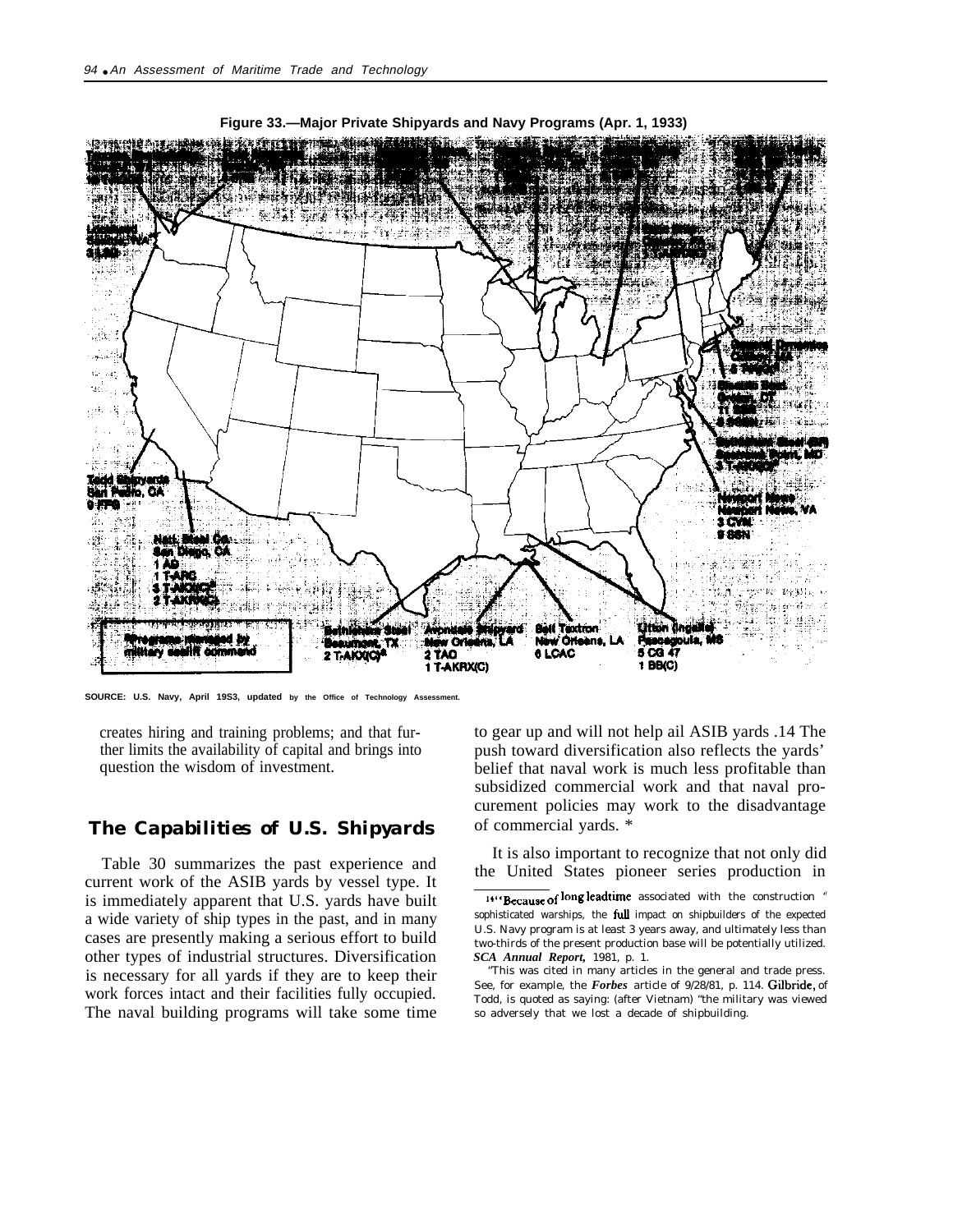



**Table 30.-U.S. Shipyard Work Experience**

|                                                                           | Past | Current   |
|---------------------------------------------------------------------------|------|-----------|
| Alabama Dry Dock & Shipbuilding Co., Mobile, Ala.       AE E              |      |           |
|                                                                           |      |           |
|                                                                           |      |           |
|                                                                           |      |           |
|                                                                           |      | A         |
|                                                                           |      |           |
|                                                                           |      | ACE       |
|                                                                           |      |           |
| General Dynamics/Quincy Shipbuilding Division, Quincy, Mass. B C A B F    |      |           |
| General Dynamics/Electric Boat Division, Groton, Corm. D D                |      |           |
|                                                                           |      |           |
| Ingalls Shipbuilding Division of Litton Industries, Pascagoula, Miss. B D |      | DEF       |
|                                                                           |      |           |
| Lockheed Shipbuilding & Construction Co., Seattle, Wash. A B C C F        |      |           |
|                                                                           |      |           |
| Maryland Shipbuilding & Dry Dock Co., Baltimore, Md. A B                  |      | Repair    |
| National Steel & Shipbuilding Co., San Diego, Calif. A B C B C            |      |           |
|                                                                           |      |           |
| Norfolk Shipbuilding & Drydock Corp., Norfolk, Va B D A                   |      | Repair, F |
|                                                                           |      | A C       |
|                                                                           |      |           |
|                                                                           |      |           |
|                                                                           |      |           |
|                                                                           |      |           |
|                                                                           |      |           |
|                                                                           |      |           |
|                                                                           |      |           |
|                                                                           |      |           |

Legerid: A–simple commercial vessels; B–complex vesselsç-simple naval vessels; D–naval combatant vessels; E–rigs;<br>F—other industrial fabrications.

**SOURCE: E, G, Frankel Report to the Office of Technology Assessment, 1983.**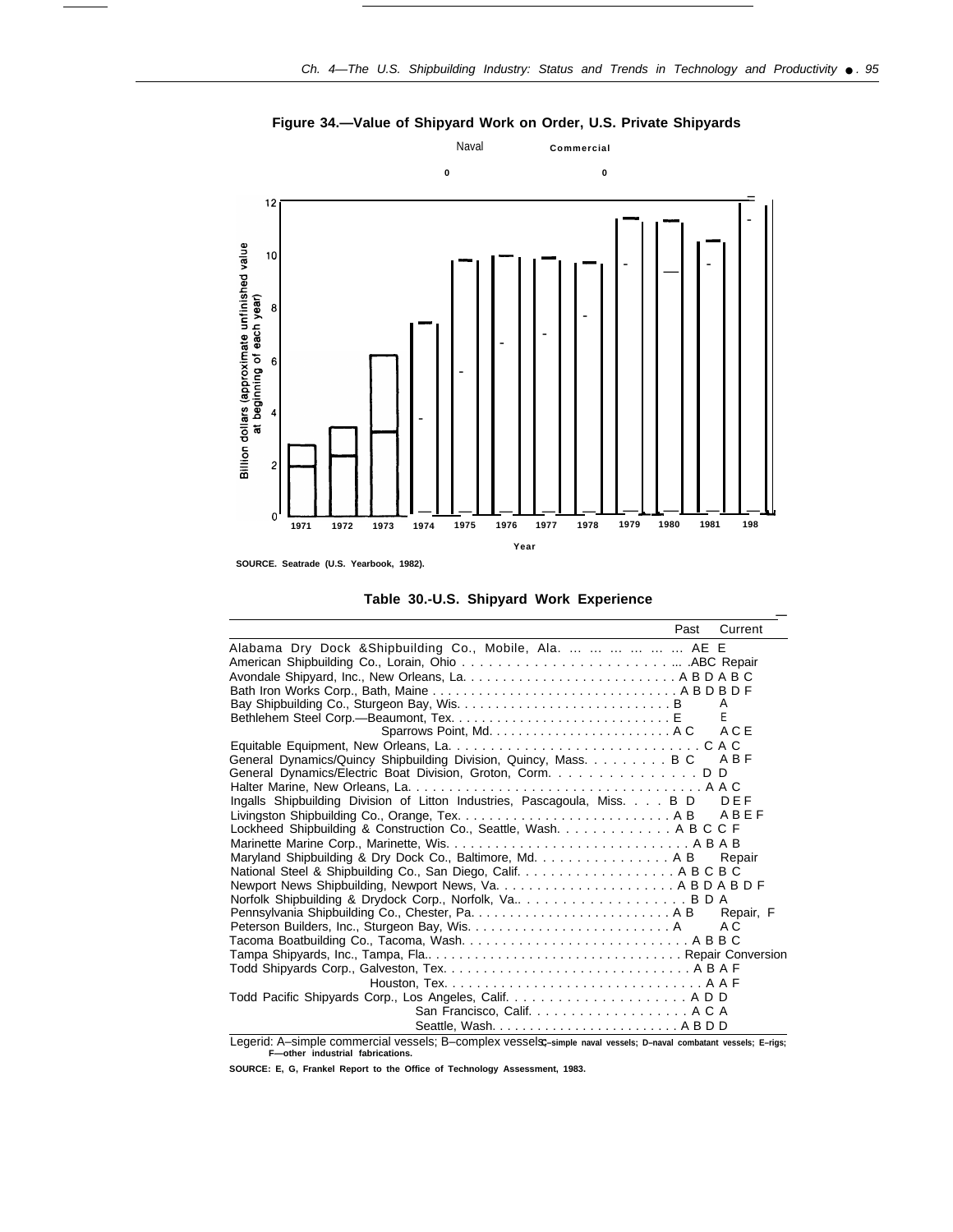World War II, but that there has also been recent U.S. experience with merchant and naval series production. Some merchant series (e. g., barge carriers such as LASH) predate the 1970 Act, which was intended to stimulate a major new construction program; others (liquefied gas carriers and tankers) were a response to its provisions.

Some of the major U.S. ship series have been divided among several shipyards, and programs have not necessarily run continuously. Swedish experience, by contrast, typically included continuous runs of 10 to 20 ships of one design. Series production in the United States has tended to focus on tanker construction. Apart from the expected duration of tanker overcapacity, it may be that specialized foreign yards have a strong advantage that may be very difficult to overcome, diminishing the value of some of this U.S. experience.

In merchant vessel construction, U.S. shipyards have the capability of building almost any type of ship in the world today and have built at least a few of each principal type, including supertankers up to 390,000 dwt. For example, the ASIB yards have collective and concurrent shipway capacity for over 60 large containerships 610 ft by 90 ft or twenty-three 100,000-dwt bulk carriers. U.S. shipyards possess 17 shipway equivalents capable of building 1,000 ft and longer vessels and over 60 shipways capable of constructing vessels between 500 and 1,000 ft in length. At present, six of the ASIB yards are capable of building tankers or bulk ships over 100,000 dwt or of building super containerships of up to 1,000 ft in length. Twenty of these yards can build cargo ships up to 475 ft in length.

It should be noted that modern shipbuilding methods minimize time on a building dock. Many of the world's most competitive yards use only one building position. The physical capacity of U.S. yards, therefore, does not pose a constraint on the productivity of the industry, although the age and layout of the yards most certainly do.

# *The Technology Level of the U.S. Shipbuilding Industry*

Three or more decades ago, the major yards constructed the entire ship themselves, with minimal use of purchased components. Where ship compo-

nents were brought in, the supplier tended to be virtually an extension of the shipbuilding industry. This has changed markedly since World War II. Shipbuilders have attempted to reduce the labor costs of their manufacturing technology through standardization and automation. The use of purchased equipment and subassemblies has increased exponentially, with shipbuilding increasingly becoming an assembly and erection industry.

Modern shipbuilding technology is characterized by modular construction techniques, a high degree of preoutfitting, and integration of design and production considerations. \* The technology is based on carefully designed materials-handling systems, and is frequently accompanied by a high degree of specialization of output. Edwin Hood, past President of SCA, remarked recently that there is a marked ''correlation between shipbuilding market opportunities and incremental progress in shipbuilding technology. The rapid advance in shipbuilding of the early 1970's was based on the explosive growth in demand for tanker and containership fleets and has declined markedly in recent years. U.S. shipyards did not capture very much of the huge market for merchant ships in the 1970's and, as a result, did not match the technological advances made by European and Japanese yards, which built for the world market.

A review of the technology of U.S. shipyards including comparisons with high-technology foreign yards was completed in 1978 by Marine Equipment Leasing, Inc. (MEL) for MarAd. MEL used A & P Appledore's methodology for this study, assigning each of several technology elements to one of four levels of sophistication. The study gave rankings to U.S. and foreign shipyards in eight major areas of technological development. MEL's findings were as follows:

<sup>\*</sup>A ship is divided into convenient sections (or modules), and each section is completely ' 'outfitted' with machinery, piping, wiring, and other equipment and components that make it a finished section (including painting). The modules are then fitted together into larger assemblies that are themselves joined together to build the ship. In this way, work can be accomplished on each module inside a building that has materials-handling gear, easy access, good lighting and ventilation, and a host of automated tools at fixed workstations, rather than aboard a partially finished ship. This work process has been shown to improve shipbuilding productivity markedly.

<sup>&</sup>lt;sup>5</sup>" Technology Survey of Major U.S. Shipyards, " Department of Commerce, Maritime Administration, contract No. DO-ADI-78-OO-3037, prepared by Marine Equipment Leasing, Inc., 1978.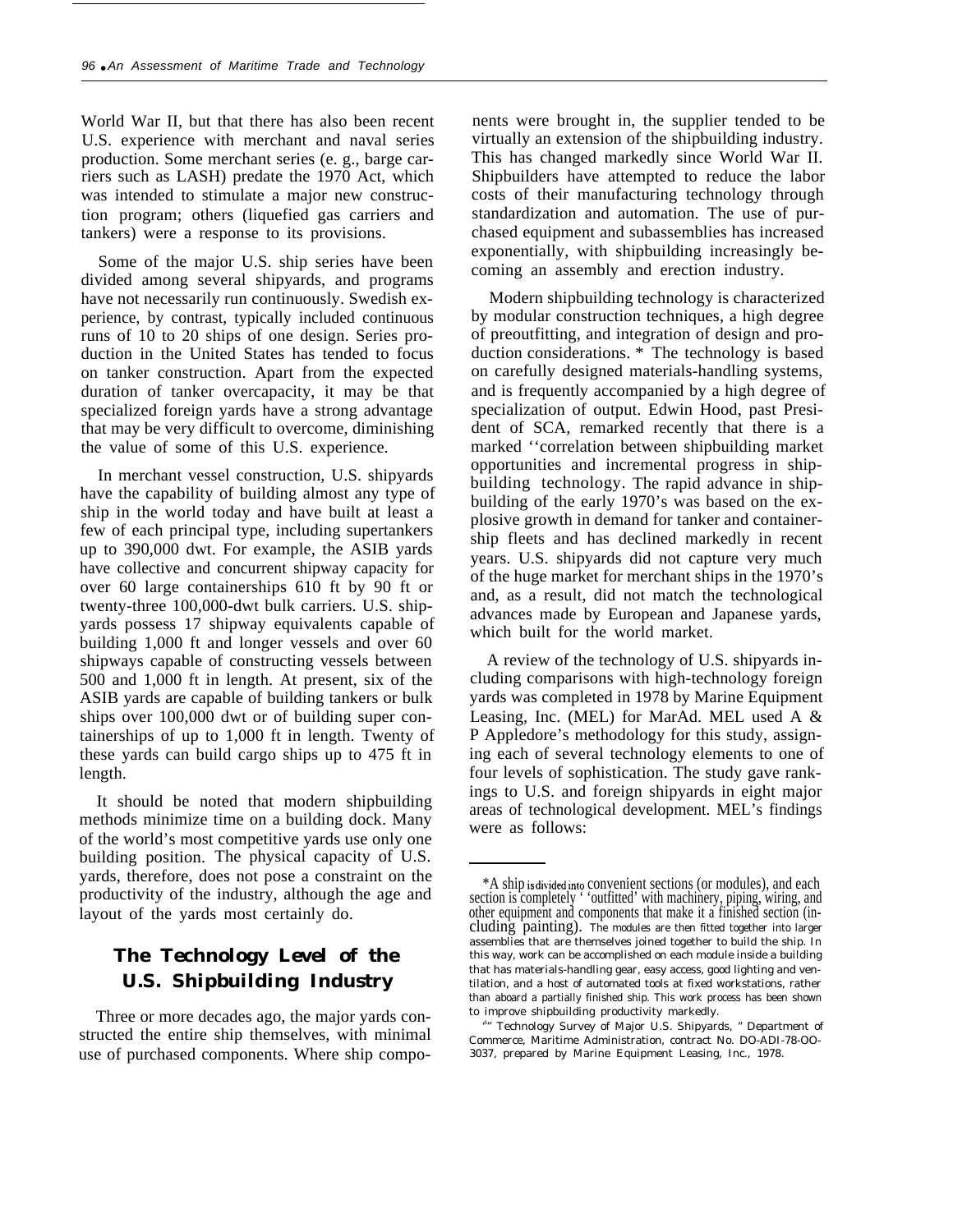

Modular construction of a 90,000-dwt tanker

- U.S. shipyards generally employed lower levels of technology than foreign shipyards;
- low technology was found in some critical areas in U.S. shipyards; these were primarily management- and systems-oriented; and
- U.S. shipyards were found to be excellent in some areas, particularly those related to steel work and production control.

Between 1978 and 1981, a further \$851 million was invested by U.S. shipyards to enlarge their facilities to handle supertankers, to complete specific building programs, and to extend subassembly fabrication capabilities. l6 This has not necessarily reduced the labor intensity of the shipbuilding process. To do that, further investment would probably be required.

.

At present, the technological status of U.S. shipyards is generally lower than that of comparable Japanese and Korean shipyards in terms of technological investment, research and development (R&D) investment, use of labor, tooling, degree of automation and use of robotics, and application of modern automated management and control techniques, as well as in the methods of processing, joining, and assembly.

The curious fact is that many of the technologies used in Japanese and Korean shipyards are the result of basic research performed in the United States. The United States lags in the application of its own research and the effective introduction of innovations based on scientific and technological discoveries. In the Orient, basic scientific and technological developments are often reviewed for applicability to improving shipbuilding technology, productivity, and cost, yet no such process is evident in the United States. When it occurs, it appears to be more through chance than by design. Thus, U.S. technological shortcomings are usually not due to a lack of basic scientific or technological development but to a lack of effective organization of or commitment to applications research. One reason may be that in the United States no effective mechanisms exist for collaboration in both basic and applications research or for dissemination of the results of such research.

Many believe that U.S. shipyards made a strategic error, following the example of modern foreign yards in the 1970's and investing primarily in advance steel preparation, fabrication, and assembly methods. These areas are traditionally labor-intensive, and the payoff is most pronounced in the serial construction of large, simple ships such as tankers and bulk carriers. However, this has never been a significant market for U.S. shipbuilders. Another more practical reason for such investments was that many U.S. yards have serious space limitations in existing facilities and could not justify the much larger capital requirements to move to a new site.

The U.S. shipbuilding industry's market, product mix, labor costs, and labor-management environment are quite different from those of other major shipbuilding countries such as Japan, Korea,

<sup>&</sup>lt;sup>16</sup> Annual Survey of Manufactures, 1978-1980; MarAd 1981 figures.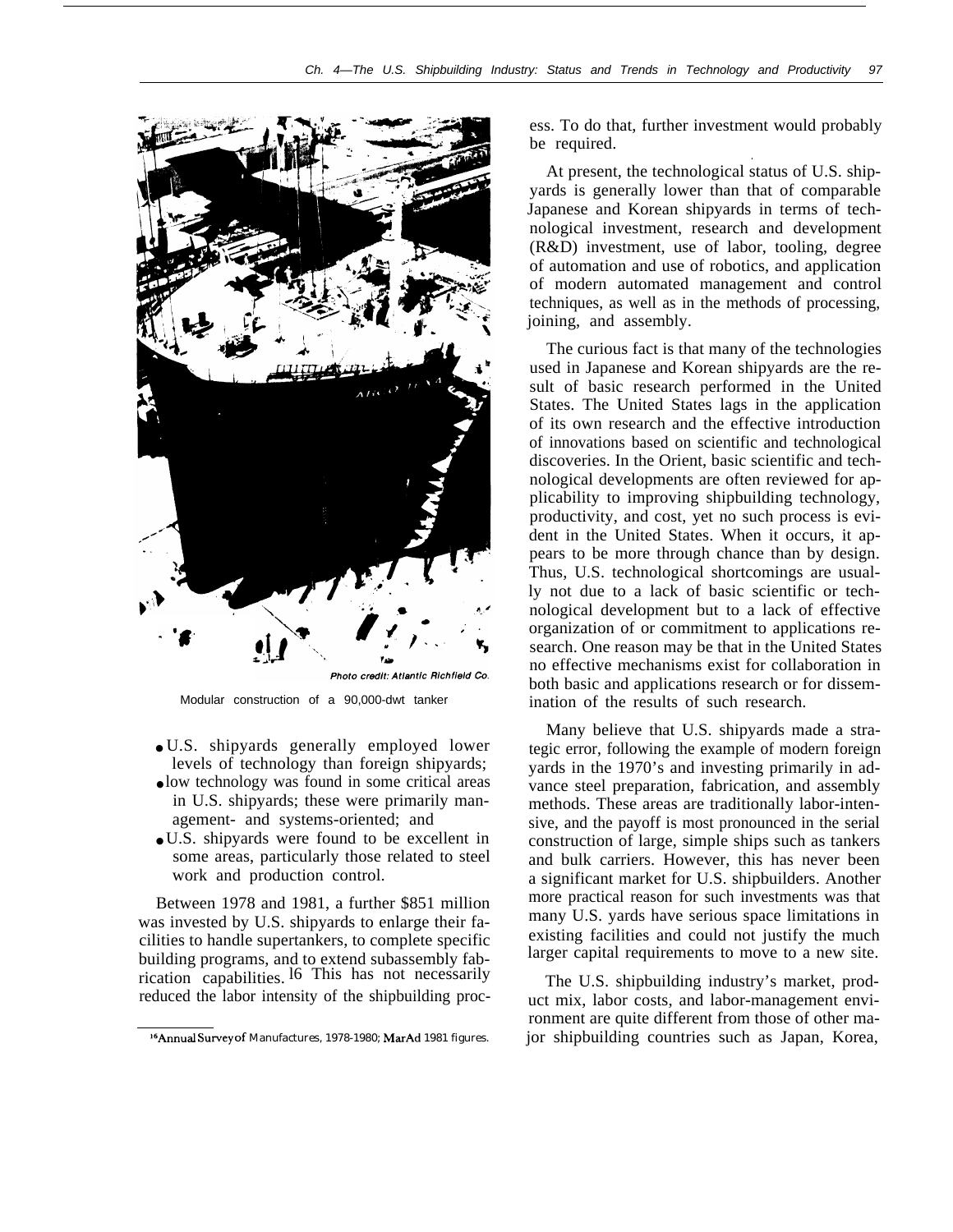and Spain, most of whom introduced these modern steel-fabrication and building facilities in time for use in the massive tanker/bulk carrier-building programs of the early 1970's. U.S. shipyards introduced many of these technological advances only during the last 8 to 10 years, at a time when large tanker/bulk carrier orders started to decline, when U.S. shipbuilding participation in the world market was negligible, and when U.S. Government support for upgrading and rebuilding the domestic fleet started to wane. At the same time, U.S. shipbuilding labor productivity continued to decline. It was not recognized that the decision by foreign yards to invest in steel fabrication and related technology was primarily driven not by a desire for improved labor productivity—the main U.S. objective—but by the goal to speed the shipbuilding process. They thereby achieved a greater utilization of capitalintensive facilities, such as building docks and heavy-lift cranes, as well as a decrease in production times and the associated costs of holding construction materials.

It should be noted that the difference in the cost of interest charges on material and work in progess for a ship built in 2 years instead of 6 months, is 4 to 1. With interest charges for construction loans at 12 percent, the difference in final cost of interest would be at least 9 percent. Even considering only simple interest and constant dollars, a ship built in 6 months at a cost of \$100 million, including \$3 million in carrying charges, would cost \$109 million to \$110 million if built in 2 years, excluding the additional cost of use (or lost opportunity) of shipyard facilities.

Large Japanese and Korean shipyards also assume that opportunity costs of major shipyard facilities add to the actual differential costs for time extensions in the construction of ships. Such costs have been estimated to add about 25 percent to costs of ships built in 2 years v. 6 months, assuming that about 50 percent of the building time is spent in the building dock or on a building way/platform. Therefore, introduction of modern steel fabrication and assembly technology is advantageous in Japan primarily when it leads to a substantial reduction in construction time. Of course, without substantial orders, opportunity costs are of little concern to most U.S. shipyards.

The technology level in major U.S. shipyards in steel fabrication is nearly on par with that of modern shipyards in Europe, but lags behind those in the Orient. This is due in part to a difference in technological approach to subassembly, such as flatpanel v. curved-panel fabrication. The U.S. (and European) approach was to use largely automated flat-stiffened panel-fabrication lines; while Japanese and Korean shipyards use a so-called eggcrate approach, which is more flexible, less automated, and combines the use of several parallel semiautomated fabrication lines. Welding robots are extensively used now in the Orient, while U.S. yards use less fully automatic processes in assembly fitting and erection. Other differences can be seen in the size of blocks and modules and the degree of block and module outfitting, both of which are appreciably greater in the Orient.

U.S. shipyards lag in subassembly and assembly fabrication, and in the installation of preassembled outfit systems in modules. Automated pipeshops, large block-machinery module-assembly plants, etc.; are in common use in modern shipyards in Japan and Korea. U.S. yards have, with some exceptions, made few modifications to the traditional labor-intensive approach to ship outfitting. One reason may be that until recently few ships designed for construction in U.S. yards were configured for efficient, large-scale preoutfitting or system outfitting. In part this may be due to the fact that many ships constructed in U.S. yards were designed with more attention to Government specification than to cost-effective commercial production techniques.

Most foreign yards build mainly from their own designs, which obviously permits consideration ofthe most efficient fabrication, assembly, and outfitting approach in the design of the ships. It also permits design for more balanced utilization of the different facilities and other resources of the yard.

Another area of U.S. technological lag is in materials handling. While many large U.S. yards have invested in large erection-crane capacity, rarely is consideration given to improvements in methods and capacities for subassembly and assembly handling and manipulation. This is due often to the fact that many U.S. yards use old converted buildings with limited headroom, support capacity, and other constraints,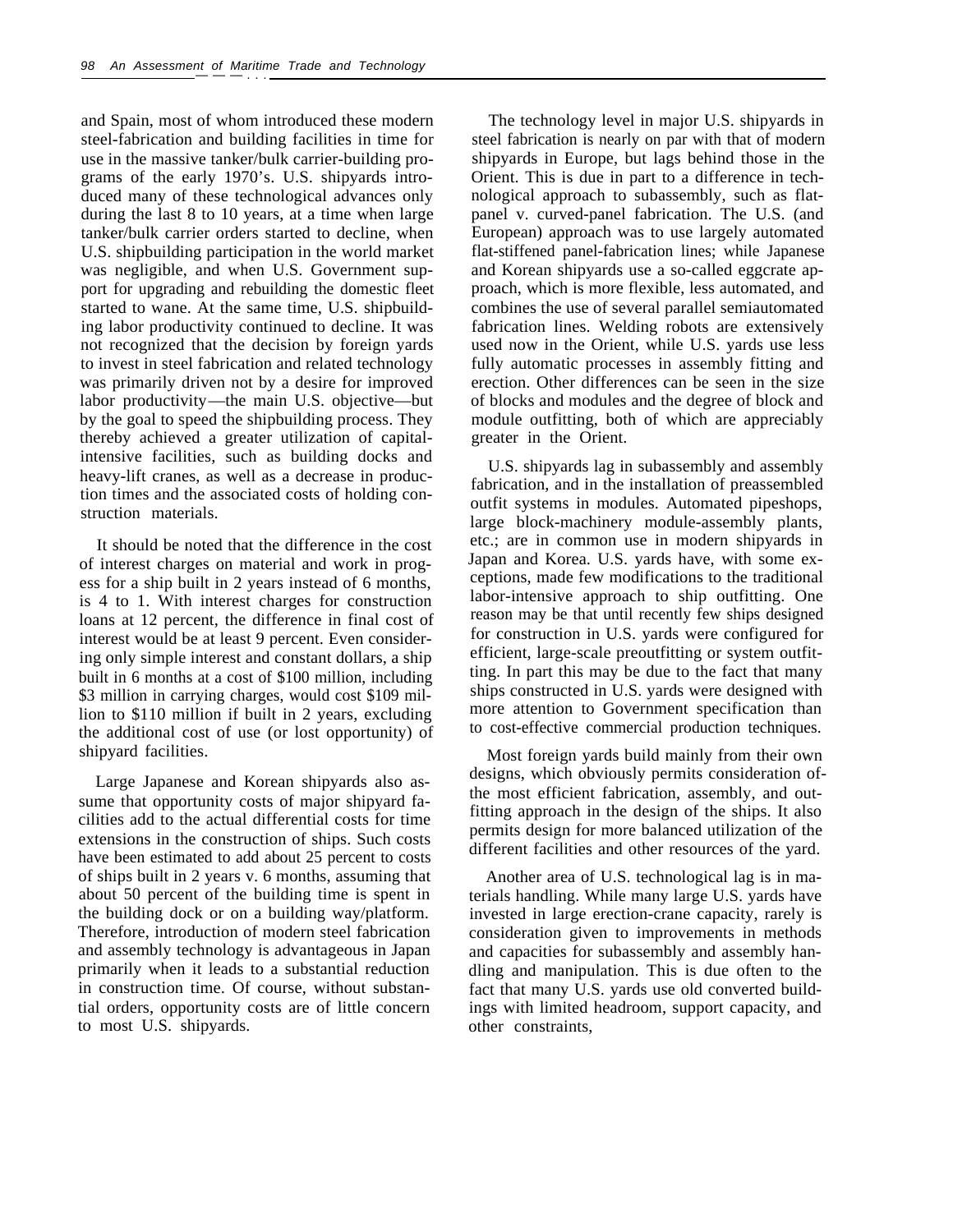Materials handling is only one operational aspect of shipbuilding which is constrained by the layout and various other physical characteristics of U.S. shipyards. The age of all but one major shipyard exceeds 65 years, and more than a third are well over 100 years old. They have reached their present configuration, layout, and facilities as the result of many changes and additions over the years. Most of those were compromises to permit the needed addition or expansion to be accommodated in the old yard.

Unfortunately, the area, water depth, access, flow, and other shipbuilding requirements have changed radically with ship size, type, and technology, as well as with developments in shipbuilding techniques. A modified 65-year-old yard can never achieve the efficiency of a modern yard configured and designed to build modern ships using modern shipbuilding techniques.

With a few exceptions, U.S. yards generally do not use modern, integrated computer-aided design/ manufacturing systems (CAD/CAM) in which design and manufacturing processes are integrated (i.e., manufacturing inputs and controls, including materials and tooling specifications, are developed as an integral part of the design process). In welding, U.S. use of automatic numerically controlled cutting has lagged behind foreign applications by several years. Except for one experimental machine, welding robotics are not used in U.S. yards at present, nor is laser cutting. Lasers are used in many foreign yards for alignment, forming and cutting control. marking, and interference control. It is interesting to note that most foreign shipbuilding applications of laser techniques are based on U.S. scientific developments.

In summary, major drawbacks in U.S. shipbuilding technology development include:

- the time lag between identification of a technological need and its development;
- the reluctance (and consequent time loss) to adopt foreign technology, including joint venturing, licensing, purchasing, or other arrangements used for the speedy, effective transfer of technology;
- lack of effective exchange of technology among U.S. shipyards;
- lack of transfer of technology from other areas (aerospace, electronics) for use in ship design and construction; and
- lack of recognition of technological voids in U.S. shipbuilding.

It is interesting to note that the most advanced and most competitive shipbuilding industries devote a tremendous effort to inter- and intra-industry technology exchange as well as to the identification of technological voids and the acquisition of new technology. All major Korean and Japanese shipyards have large numbers of licensing, technology transfer, and similar agreements and continuously exchange information with their own competitors within and without their country. Table 31 illustrates the range of projects and sources of technology transferred to four major Korean shipyards from 1971 to 1982.

It should be noted that in the past **2** years, several U.S. shipyards have made substantial efforts to learn from and adopt some of the Japanese shipbuilding techniques that have led to high productivity. These yards have surveyed the Japanese shipbuilding industry, employed Japanese consultants, and participated in MarAd shipbuilding research programs that covered such subjects as accuracy control, block construction, and zone outfitting. Several yards have begun to integrate these techniques into their building programs and practices with an apparent improvement in productivity. It also appears that the U.S. Navy building program,  $i<sub>n</sub>$  turn, ma<sub>y</sub> benefit from these advancements. \*

<sup>●</sup> Ch. 5 describes the MarAd shipbuilding R&D program status and plans. For a review of recent advancements in adopting productivityimproving technologies see, "Shipbuilding Productivity-Something is Being Done, " by L. Chirillo, January 1983. For a private industry anatysis of foreign shipbuilding technology that could offer benefits to U.S. shipyards, see Lockheed Shipbuilding and Construction Co. Reports—(a) "A Survey of Modular Construction and Preoutfitting Practices in the United States and Europe, " 1982; and (b) "A Survey in Japan and Korea, 1982. For an overview of shipbuilding productivity improvements that could benefit the U.S. Navy building program, see the National Academy of Sciences, Marine Board report "Productivity Improvement in U.S. Navat Shipbuilding, " January 1983.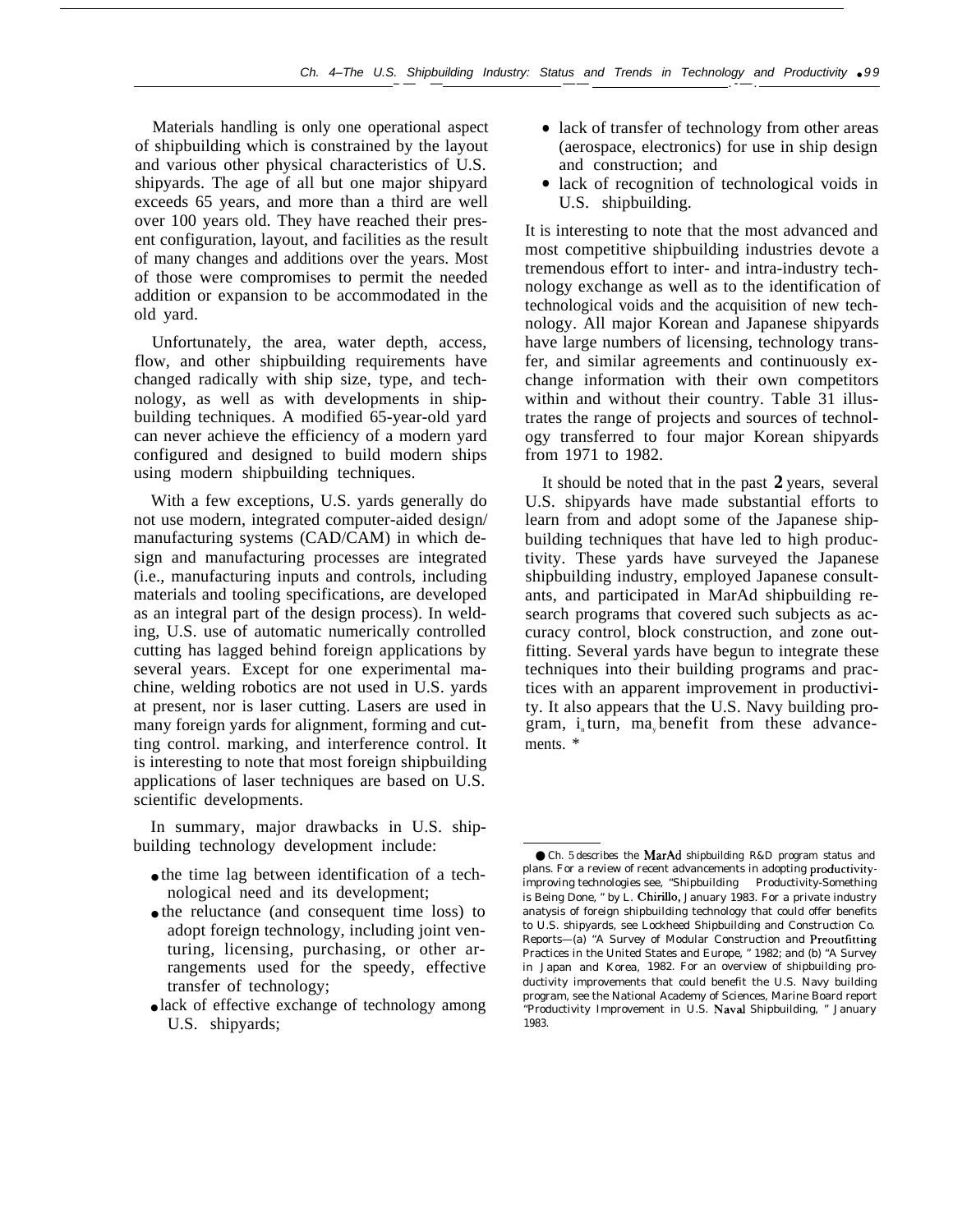| Project type and year                                        | Transferee country and company | Transferee (Korean shipyard) |
|--------------------------------------------------------------|--------------------------------|------------------------------|
| Tanker design-1971  United Kingdom-A &P Appledore            |                                | Hyundai                      |
|                                                              |                                | Korea S.B.                   |
|                                                              |                                | Korea S.B.                   |
|                                                              |                                | Hyundai                      |
|                                                              |                                | Sore-Sung                    |
|                                                              |                                | DaeWoo                       |
|                                                              |                                | DaeWoo                       |
|                                                              |                                | Hyundai                      |
|                                                              |                                | Hyundai & Korea S.B.         |
|                                                              |                                | Hyundai                      |
|                                                              |                                | Hyundai                      |
|                                                              |                                | Sore-Sung                    |
|                                                              |                                | DaeWoo                       |
| Ore/bulk design 1981  Norway-SRS                             |                                | DaeWoo                       |
| Ore/bulk design 1976/77  Norway-SRS                          |                                | Korea S.B.                   |
| Containership design 1977 United Kingdom-Y-ARD               |                                | Hyundai                      |
| Containership design 1978 Switzerland-Maierform              |                                | Hyundai                      |
| LNG/LPG design 1975/77/78/82 France-Gas-Transport            |                                | Hyundai & Korea S.B.         |
|                                                              |                                | Korea S.B.                   |
|                                                              |                                | Hyundai                      |
| Drill rigdesign 1981  Norway-AKER                            |                                | Hvundai                      |
| Drill rig design 1981  United States-Carrel/Ingails/Santa Fe |                                | DaeWoo                       |
|                                                              |                                | Hyundai                      |
|                                                              |                                | Hyundai                      |
|                                                              |                                | Hyundai                      |
|                                                              |                                | Hyundai                      |
| Computer programs 1973/76/81 Sweden-Swedeish                 |                                | Korea S.B.                   |
| Computer programs 1975. Sweden-VOC                           |                                | Hyundai                      |
| Computer programs 1976/81 Norway-SRS                         |                                | Korea S.B.                   |
| Computer programs 1977 Spain-SENER                           |                                | Hyundai                      |
| Computer programs 1977 Japan-Hitachi                         |                                | Hyundai                      |
| Computer programs 1980/81 Norway-SRS                         |                                | Hyundai/Dae Woo/Sore-Sung    |
| Computer programs 1980 United Kingdom-A &P Appledore         |                                | DaeWoo                       |
| Computer programs 1980 Japan-IKENAI                          |                                | Sore-Sung                    |

**Table 31.-Examples of Projects That Transferred Technologies to Korean Shipyards, 1971=82**

**SOURCE: ''Status of the Korean Shlpbuildlng industry;'ChungMong Joon, lntwnational Forum onlndustrial Plannlng and Trade Policies, June 1902.**

# *The Labor Force of the U.S. Shipbuilding Industry*

Total private shipyard employment increased from about 120,000 in 1960 to almost 180,000 in 1980 as shown in figure 35. During the same period, employment in naval shipyards decreased from almost 100,000 to about 75,000. Annual fluctuations of 20 to 30 percent in the totals mask even larger fluctuations in the skilled labor force of the ASIB yards. Up to 75 percent of the work force has been laid off in the period since 1960 inmost of the major ASIB yards. Since these account for over 75 percent of total private shipyard employmerit, we can conclude that the majority of the work force has first-hand experience- of the cyclical

**Figure 35.—Private and U.S. Navai Shipyard Employment Leveis, 1960-80, and Projected Through 1990**



SOURCE:U.S. Navy.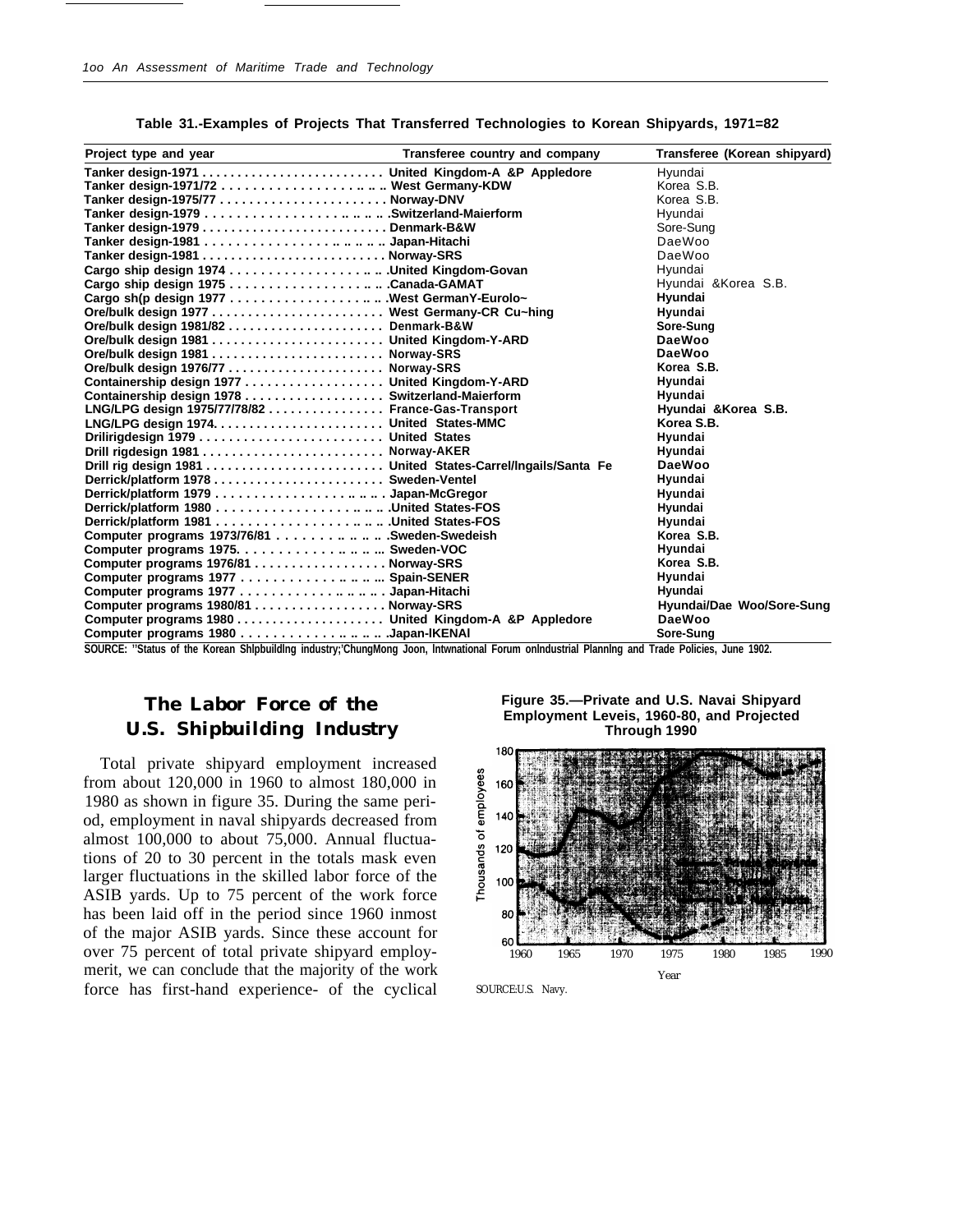''casualized' nature of shipbuilding employment (i.e., workers with little or no previous experience are regularly hired for only short periods of time).

Figure 36 illustrates employment levels in private U.S. shipyards over the past 5 years. It can be seen that employment in the ASIB yards (new construction only) decreased from about 100,000 in 1978 to about 70,000 in 1982. It is, therefore, this segment of the total industry that has experienced the most significant recent decline, and it is this same segment that represents the U.S. potential for participation in the construction of major merchant ships. It should also be noted that over the same 5-year period, the <sup>&</sup>lt; 'other marine construction' shipyard segment experienced a compensating growth in employment so that total employment from 1978 to 1982 remained about level. This ''other' group includes the builders of tugs, barges, service vessels, drilling rigs, and numerous other

small craft. Some of this group have substantial capabilities and could be future candidates for inclusion in a listing of ASIB-capable facilities, especially as technology changes are made.

The proportion of **production** employees in the total work force in the ASIB yards—a commonly used capacity measure—has been reasonably constant—75 to 80 percent in the last decade. The 2 to 5-percent fluctuations that have been experienced do not appear to be systematically related to trends in production techniques, although technological advances increase the requirement for planners, quality assurance personnel, and other specialists. It is much more likely that the fluctuation reflects cyclical layoff of production workers.

Current employment may be compared to an optimum employment to assess the utilization of human resources of an industry with some accu-

**Figure 36.—Shipbuiiding and Repairing Employment in Private U.S. Shipyards, 1978-82**



**SOURCE: Shipbuilders Council of America.**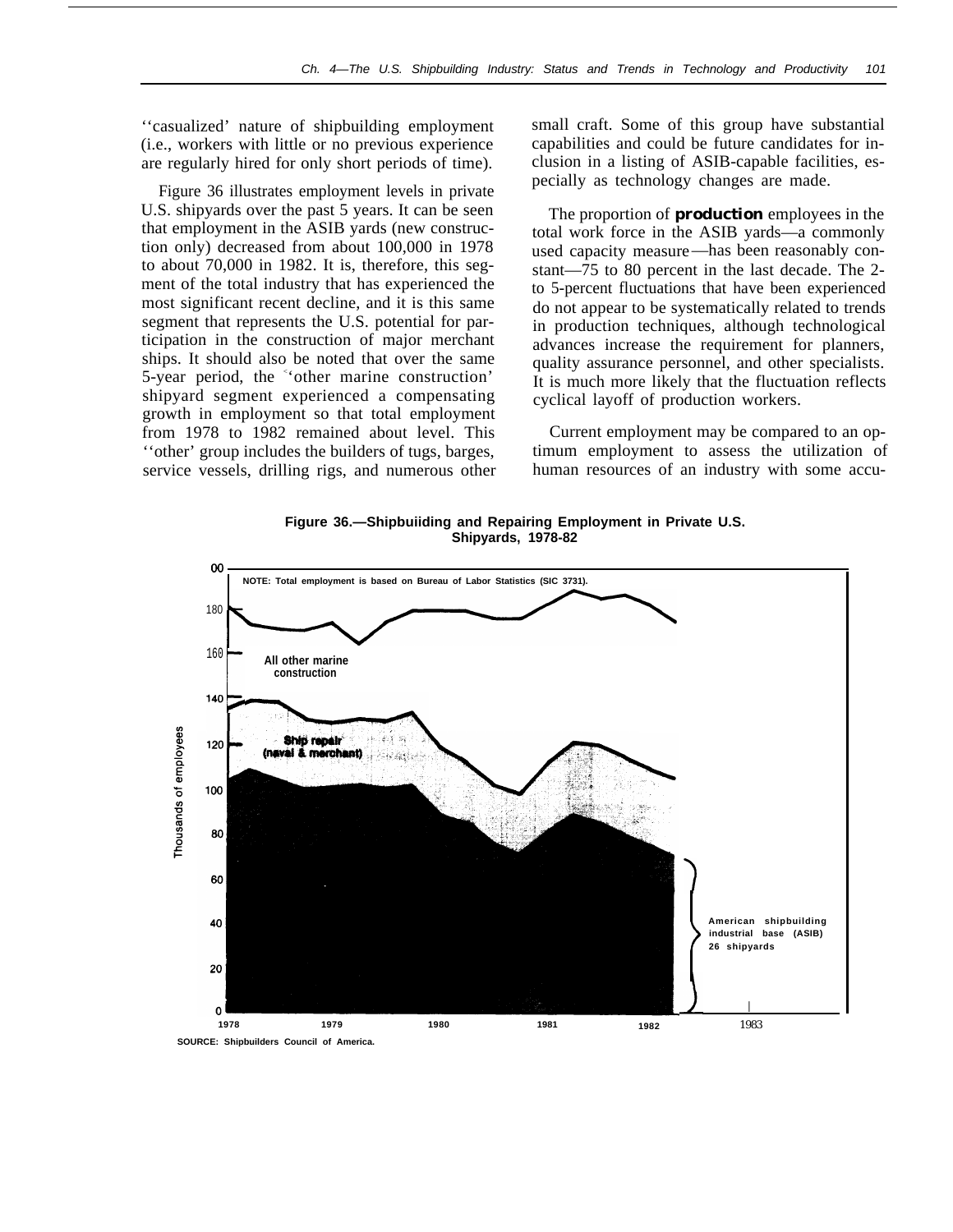racy, depending on how well optimum employment can be estimated. Figure 37 shows the 1981 employment levels plotted against optimum levels cited in the Lowry study .17 Utilization for the various groups ranges from 83 percent (for the three largest building yards, Newport News, Litton, Electric Boat), to 68 percent (for other major building yards) to 49 percent (selected major repair shipyards). These levels are not changed significantly from 1979. It should be noted that the data are only reliable enough to form ' 'very approximate estimates of industry utilization . . . ''ls

Projections of the shipyard work force are necessarily uncertain; however, a recent U.S. Navy projection for private shipyards through 1990 is shown in figure 38. The expectation is that overall employment will be sustained at approximately present levels for the near term with some modest growth past 1986 if the present building program proceeds as scheduled.

#### **Figure 37.—Mobilization and Optimum Employment Estimates and Current Employment Leveis in the Major Private Shipyards**





## *Demographic Characteristics of the Shipyard Work Force*

The shipyard labor force is fairly mobile, partly as a result of the known instability of employment in the industry. The turnover rate has been higher than in most other basic industries, but has declined recently to roughly the same level as durable-goods manufacturing. The decrease in turnover undoubtedly reflects many factors, including lower levels of hiring in recent years, lack of employment opportunities outside the industry, and a reversal in the aging trend of the work force. Like the marine operating industries, shipbuilding has a high turnover among new (less than 1 year's service) entrants, who seldom reenter the industry. Many firms have used high turnover rates as a reason to minimize worker training. However, such actions could be an additional factor in employee turnover.

The shipbuilding labor force is overwhelmingly male,<sup>19</sup> and there are distinct groups in private and naval shipyards. Civil service naval shipyard workers are older and generally have a higher educational level than private shipyard employees, or indeed than employees in most comparable industries. \* Although a high proportion (40 percent) of naval shipyard workers are over 45-years-old, the educational distinction is likely to be perpetuated by Civil Service entry requirements and craft orientation of U.S. naval yards. Entry-level educational requirements in private yards have never been demanding and are unlikely to become so, given the shift toward a fabrication-and-erection technology and the availability of specialized vendor personnel.

## *Shipyard Workers' Hours and Earnings*

The earnings of shipyard workers compare favorably with those of operatives in durable-goods manufacturing. They compare less well (on an hourly basis) with construction workers, a comparable group in many significant respects. Conversations with the Offices of Maritime Labor and

<sup>&</sup>quot;''U.S. Shipyard Program Planning" (Washington, D. C.: Lowry & Hoffmann **Associates,** Inc., September 1980). '"Ibid.

<sup>19</sup> Maritime Transportation Research Board, op. cit., p. 56.

<sup>&</sup>quot;Forty percent of apprentices have at least 2 years of college. Hartigan, Director of Shipyard Training, Naval Sea Systems Commandcited in Gaffney, "Worker Participation and Organizational Change in Shipbuilding: An International Review, September 1982, p.6.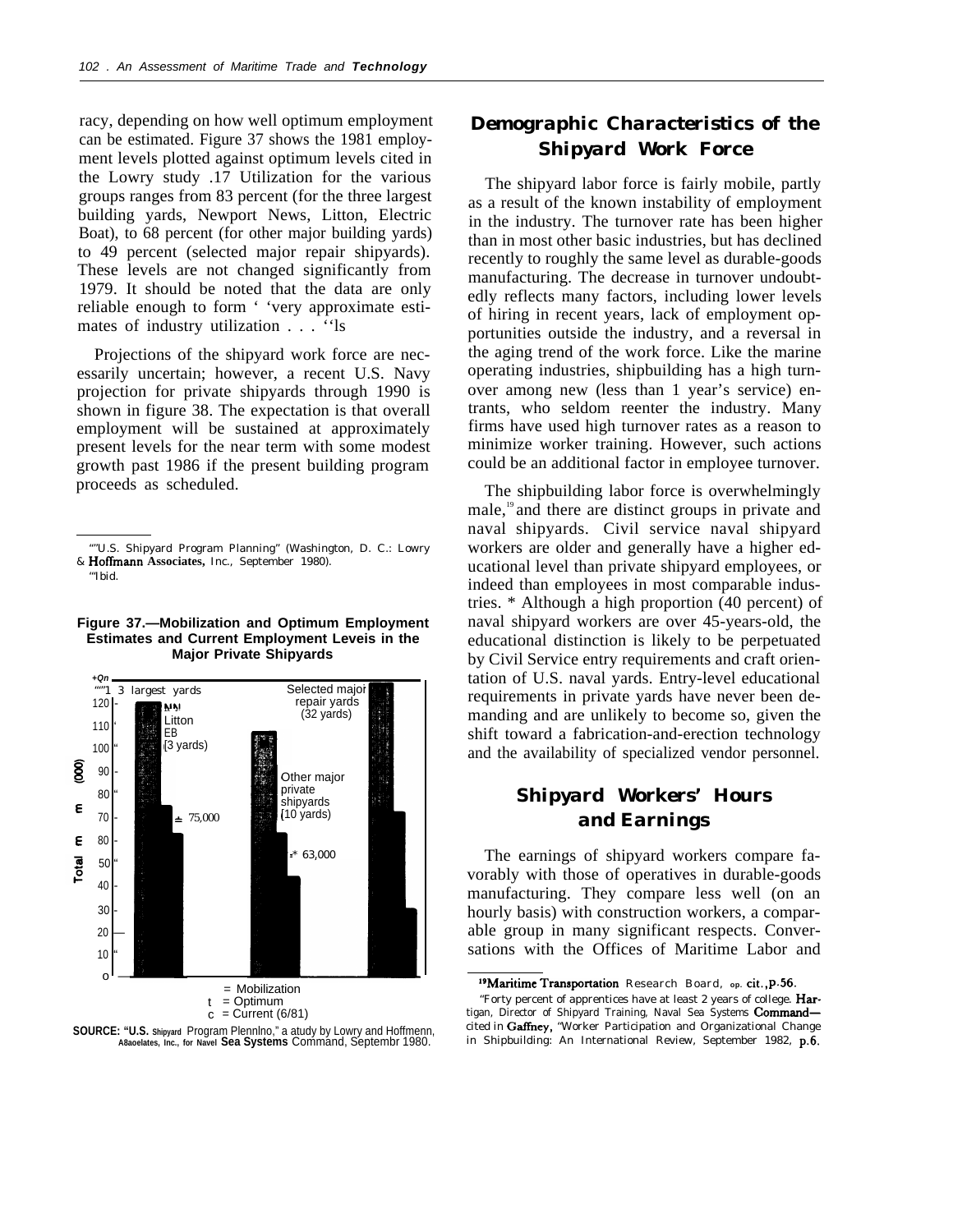#### **Figure 38.—Shipbuilding Industry Workload Forecast**





**SOURCE: U.S. Navy, ASN (S&L) RPE 19S3.**

Training (MarAd) and Maritime Affairs and Shipbuilding Technology (NAVSEA) indicate that the shipyard workers consider that their pay is lower than that obtained in comparable skilled jobs and involve far more risk and discomfort. Despite a trend toward covered worksites, the level of amenities in many shipyards remains low.

The 10-year growth in earnings for shipbuilding workers v. durable-goods workers is 8.4 and 8.1 percent, respectively, v. 7.2 percent in the total private sector. Average hours have fluctuated, but U.S. shipbuilding as a whole has been characterized traditionally by a comparatively short (less than 40-hour) week. The 8.4-percent growth in shipyard workers' earnings can be contrasted with the 8.2 percent growth of the Consumer Price Index (CPI) over the same period.

Wages are almost universally time-rated in shipbuilding, and, as table 32 shows, only a minority of yards have a range of pay rates for various jobs.

#### **Table 32.—Method of Wage Payment**

|                                                                    | Percent |
|--------------------------------------------------------------------|---------|
|                                                                    |         |
|                                                                    | $\%$    |
|                                                                    |         |
|                                                                    |         |
|                                                                    |         |
|                                                                    |         |
|                                                                    |         |
|                                                                    |         |
|                                                                    |         |
|                                                                    |         |
|                                                                    | 100     |
| Note: Scheduled weekly hours:                                      |         |
|                                                                    |         |
|                                                                    |         |
|                                                                    |         |
|                                                                    |         |
|                                                                    | 100     |
| URCE: /ndustry Wage Survey, U.S. Bureau of Labor Statistics, 1977. |         |

These pay ranges, even where they exist, generally are considered by workers to be too narrow to reflect the range of skill levels, resulting in a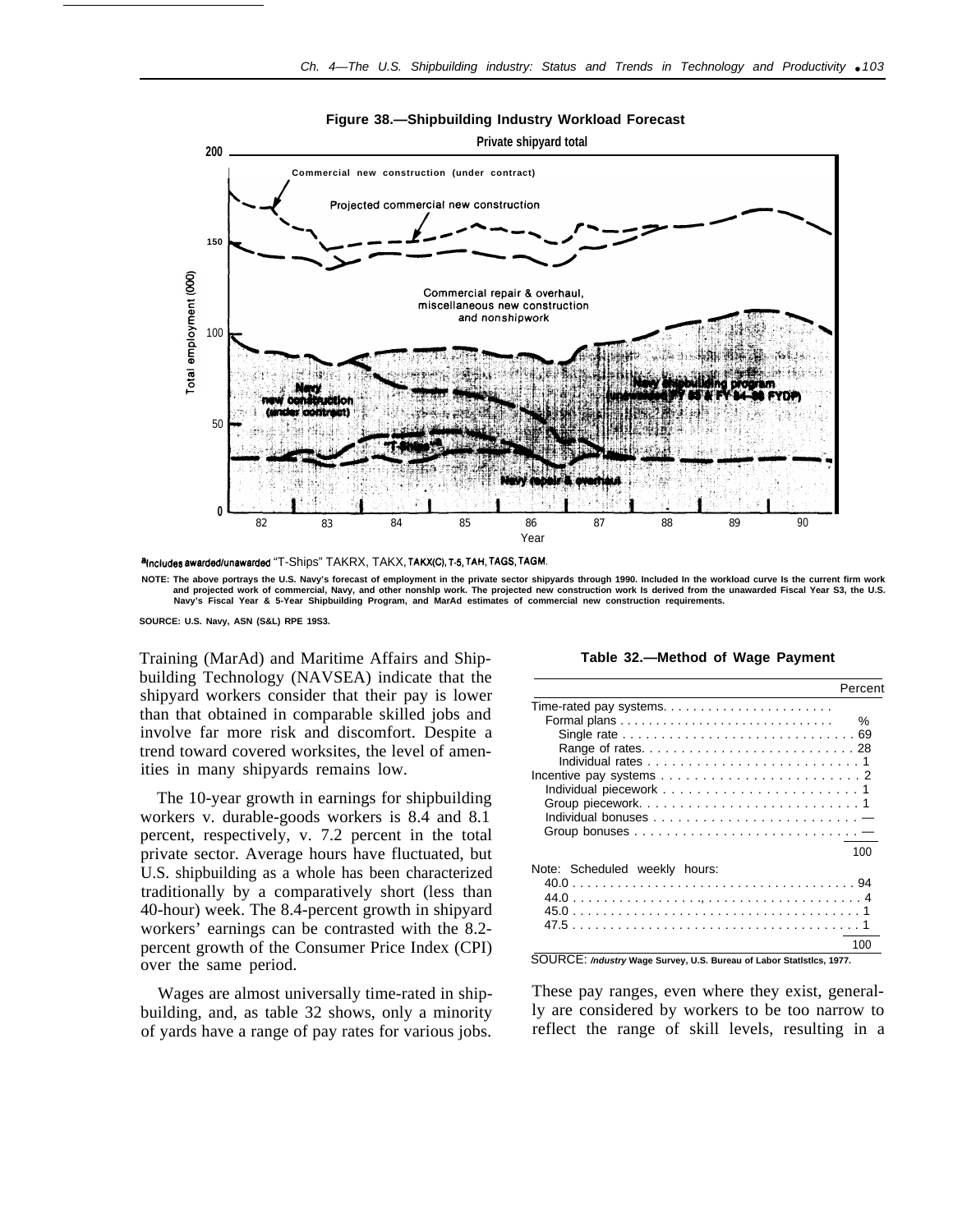disincentive effect. The use of an individual, timerated pay system, rather than a group resultoriented incentive system, may perpetuate current problems; i.e., the ''greatest complaint of production workers about working conditions (involves) inadequate scheduling, planning coordination, and communications among crafts, shifts, and working groups in the shipyard. Improvement of incentive systems or a complete change in the basis of administration and payment may focus workers' concerns on productivity and ease the transitional character of the labor force.

Comparisons of international wage levels are made difficult by the variety of payment systems and the limitations of statistical reports. The Bureau of Labor Statistics (BLS) data in table 33, although biased by the strengthening of the dollar vis-a-vis national currencies in major shipbuilding countries such as Japan, is interesting in that it shows the U.S. "percentage of additional compensation to hourly earnings' to be the average of the 16 countries' figures but growing at a rate of 6.9 percent

per year, six times faster than the Japanese rate. Greek, Korean, and Taiwanese benefits have not increased at all in the last 4 years; Italian and Spanish benefits have declined by about 3 percent per year; and the Association of Western European Shipbuilders (AWES) countries' benefits have grown by only 1 percent per year on average.

—

Table 33 also shows absolute U.S. wage rates to be among the highest. The United States ranks fifth among the 16 shipbuilding countries listed, with estimated hourly compensation 32 percent higher than the average and growing at over 10 percent per year. The indexed comparison makes U.S. wage rates even more striking—and highlights one source of the Korean competitive advantage. Table 34 removes the upward bias in foreign rates by calculating labor and material components of shipbuilding cost increases in national currencies. While the percentage increase in labor prices, expressed in dollars, was higher abroad, the same increases, calculated in national currencies, show the U.S. rate of increase to be higher than that in any country except the United Kingdom.

### *Organization of Shipyard Labor*

The U.S. shipyard industry is over 90 percent unionized. Avondale Shipyard is the one exception among the ASIB yards. The shipbuilding unions

|                                | compensation to<br>hourly earnings | Percent of additional |      | <b>Estimated compensation</b><br>per hour worked<br>in U.S. dollars |       |       | <b>Estimated compensation</b><br>index $U.S. = 100$ |      |      |      |
|--------------------------------|------------------------------------|-----------------------|------|---------------------------------------------------------------------|-------|-------|-----------------------------------------------------|------|------|------|
| 1978<br>1977                   | 1979                               | 1980                  | 1977 | 1978                                                                | 1979  | 1980  | 1977                                                | 1978 | 1979 | 1980 |
| <b>West</b> Germany  69,1 73.2 | 73.5                               | 76.8                  | 8.88 | 11.16                                                               | 12.83 | 14.25 | 110                                                 | 124  | 128  | 119  |
| Sweden 54.2 56.9               | 62.4                               | 63.0                  | 9.76 | 10.47                                                               | 12.21 | 13.22 | 121                                                 | 116  | 121  | 111  |
| Netherlands 71.1 73.0          | 75.8                               | 75.2                  | 8.63 | 10.50                                                               | 12.02 | 12.69 | 107                                                 | 116  | 119  | 106  |
| Norway 38.2 40.2               | 40.0                               | 40.0                  | 9.20 | 10.27                                                               | 10.91 | 11.97 | 114                                                 | 114  | 108  | 100  |
| United States 34.9 37.5        | 38.8                               | 45.6                  | 8.08 | 9.03                                                                | 10.06 | 11.94 | 100                                                 | 100  | 100  | 100  |
| Denmark 18.7 19.1              | 19.1                               | 20.1                  | 8.01 | 9.45                                                                | 10.68 | 11.33 | 99                                                  | 105  | 106  | 95   |
| Canada 20.3 24.7               | 26.8                               | 27.8                  | 8.48 | 8.89                                                                | 9.81  | 10.76 | -                                                   |      |      |      |
| France 65.6 65.9               | 68.5                               | 69.9                  | 6.44 | 8.70                                                                | 9.35  | 10.73 | 80                                                  | 96   | 93   | 90   |
| Italy 101.9 90.7               | 91.2                               | 89.7                  | 5.55 | 6.61                                                                | 7.77  | 9.10  | 69                                                  | 73   | 77   | 76   |
| Finland 51.5 57.5              | 52.5                               | 54,6                  | 6.42 | 6.89                                                                | 8.17  | 8.75  | 79                                                  | 76   | 81   | 73   |
| United Kingdom 25.6 28.9       | 30,4                               | 33.0                  | 3.64 | 4.60                                                                | 5.76  | 7.58  | 45                                                  | 51   | 57   | 63   |
| Spain 45.0 40.0                | 40.0                               | 40.0                  | 4.41 | 5.05                                                                | 6.61  | 7.13  |                                                     |      |      |      |
| Japan 14.9 17.9                | 18.5                               | 15.6                  | 5.11 | 6.70                                                                | 6.46  | 6.77  | 63                                                  | 74   | 64   | 57   |
| Greece 30.0 30.0               | 30.0                               | 30.0                  | 2.58 | 3.33                                                                | 3.84  | 4.29  |                                                     |      |      |      |
| Taiwan  , 17.5 17.5            | 17.5                               | 17.5                  | .91  | 1.16                                                                | 1.44  | 1.66  | 11                                                  |      | 14   | 16   |
| South Korea 17.5 17.5          | 17.5                               | 17.5                  | 1.40 | 1.83                                                                | 1.87  | 1.72  | 17                                                  | 4.   | 19   | 14   |

**Table 33.—Estimated Hourly Compensation of Shipbuilding Production Workers in 16 Countries**

**NOTE: Hourly compensation is converted to U.S. dollars using the average daily exchange rate for the reference period. Changes In hourty compensation In U.S. dollars are, therefore, affected by changes in currency exchange rates as well** as **by changes in compensation.**

**SOURCE: US. Department of Labor, Bureau of Labor Statistics, Office of Productivity and Technology, Divlslon of Foreign Labor Statistics and Trade.**

<sup>——.—..—</sup> ● "The second greatest source of complaints involved inadequate machines, equipment, and materials. Unsatisfactory aspects of the physical working environment proved the next major source of worker irritation. Work safety was the physical factor most often mentioned. Maritime Transportation Research Board, op. cit., p. 96, citing G. A. Muench, *Scudy for the Improvement of Motivation in the Ship*building Industry, Phase I, San Jose, Calif., June 1976.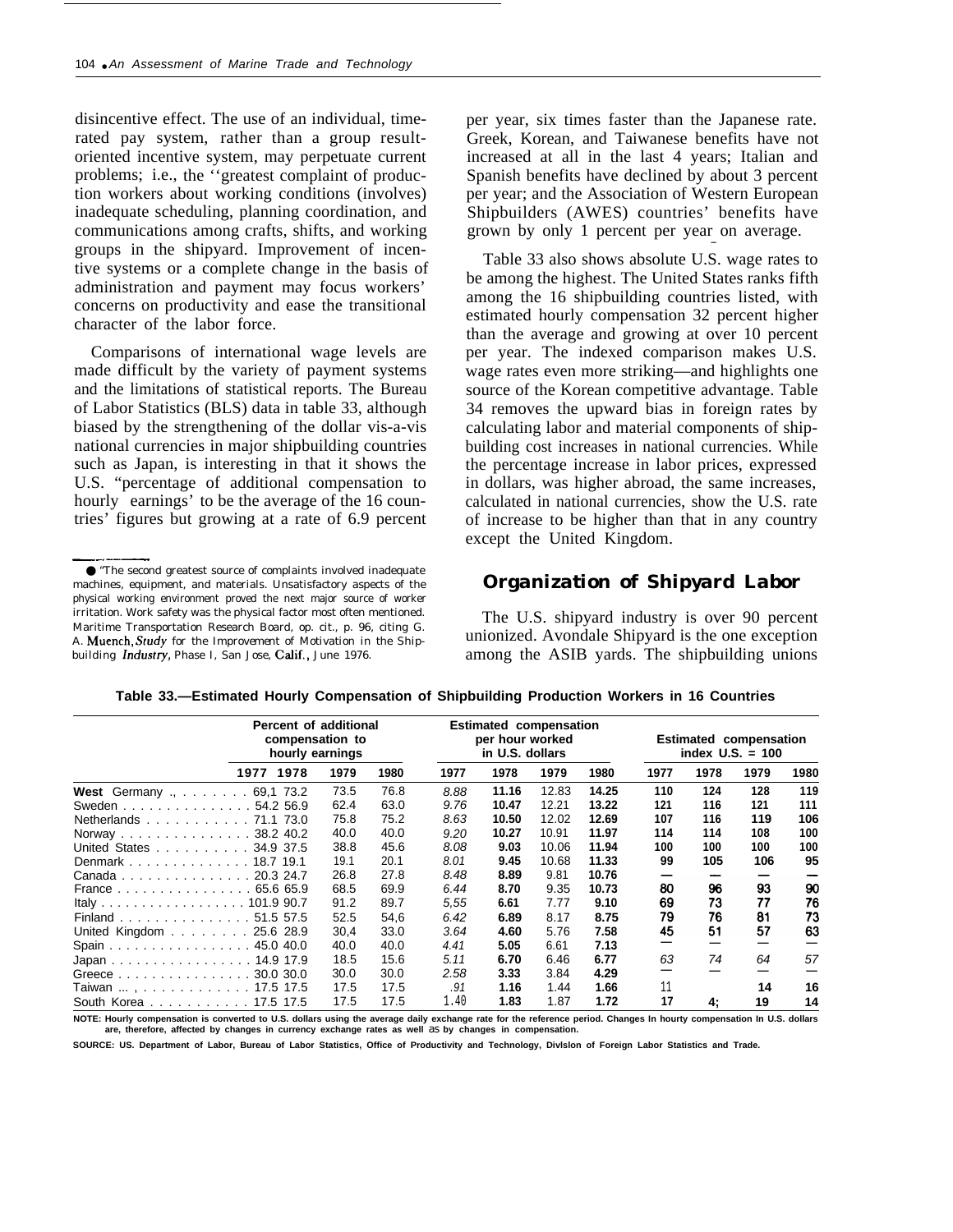|                                           |      | U.S. dollars—hourly labor cost |                                | Percent change from 1975-80<br>national currencies |
|-------------------------------------------|------|--------------------------------|--------------------------------|----------------------------------------------------|
|                                           |      | 1975 1980 Percent of change    | Labor                          | Material                                           |
| United States    \$5.47 \$8.59            |      | 57%                            | $57 \frac{\text{m}}{\text{m}}$ | 52%                                                |
| Japan. $\ldots$ . 3.57                    | 5.76 | 61                             | 26                             | 29                                                 |
| West Germany 4.34                         | 8.26 | 90                             | 38                             | 23                                                 |
| Netherlands 4.21                          | 7.43 | 76                             | 37                             | 89                                                 |
| Sweden $\ldots \ldots \ldots \ldots 5.62$ | 7.81 | 39                             | 41                             | 55                                                 |
| United Kingdom $\ldots$ 3.12              | 5.86 | 88                             | 81                             | 48                                                 |
| SOURCE: BLS/SEA 017.                      |      |                                |                                |                                                    |

**Table 34.–Shipbuilding Cost Increases, 1975-80**

are characteristically craft unions, and, consequently, multiunion yards are the industry norm. Their influence has been considered largely prejudicial to maximizing productivity: the craft orientation

has produced numerous demarcation disputes. More important, it prevents flexible use of labor, complicates planning and scheduling, and discourages career changes.

It is notable that technological development in "Organization and Operating Systems, " where U.S. yards otherwise compare well with foreign yards, has lagged substantially in a subset entitled "Organization of Work. " This pertains to flexibility in assigning and supervising craftsmen's work, and the gap was the second largest found by the MEL study .20

There have been several attempts to upgrade practice in this area, While the first programs were tried in naval shipyards, the interest in human resource management has spread to civilian shipyards, where there are a number of successes, including Lockheed Shipbuilding Co. well-established Quality Circles program and Bethlehem Shipbuilding Co. comparatively new program at the Sparrows Point, Md., plant. These programs address flexible organization as one of many aims, in conjunction with revised work practices. However, the overall craft form of U. S. shipyard organization is still the most common.

Table *35* lists the number of production workers and the union affiliations and memberships in most of the largest ASIB yards. Data from the 1980 census on the makeup of the shipbuilding work force will not be published until late 1983—if then—but the dominance of craftsmen as a worker category is expected to persist. The 1970 breakdown, below, appears to remain broadly accurate.

| Worker category                                    |  | All industry Shipbuilding |
|----------------------------------------------------|--|---------------------------|
| Laborers, service workers 21.0 percent 6.9 percent |  |                           |
| Operatives 23.5 percent 24.8 percent               |  |                           |
| Craftsmen, foremen, etc 18.5 percent 52.6 percent  |  |                           |
| Manager, administrators,                           |  |                           |
|                                                    |  |                           |

technical professions . . . . . 30.9 percent 15.7 percent

These proportions indicate the predominantly blue-collar character of the existing labor force and suggest the rather flat organizational structure of shipyards. Craft dominance of the shipyard labor force means that technological change must be negotiated, which is time-consuming and can be extremely difficult.

<sup>&#</sup>x27;Technology Survey of Major U.S. Shipyards, op. cit.,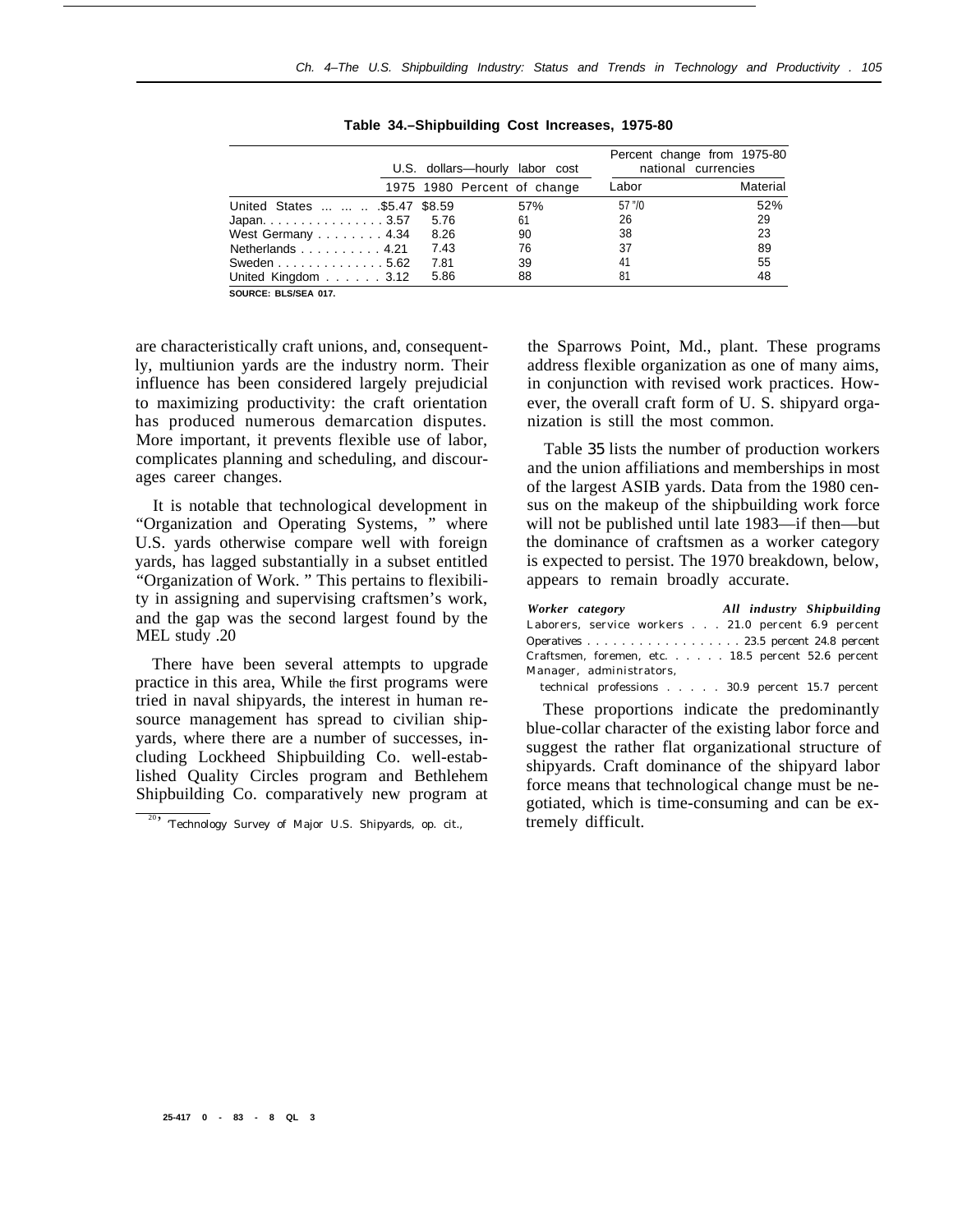| Yard                                                       | <b>Total production workers</b><br>as of November 1982 | <b>Union</b>        |
|------------------------------------------------------------|--------------------------------------------------------|---------------------|
|                                                            |                                                        |                     |
|                                                            | 5,547                                                  | <b>Nonunion</b>     |
| Bath Iron Works Corp.                                      | 7.293                                                  | <b>IUMSWA</b>       |
| Bethlehem Steel Corp., Sparrows Point.                     | 496                                                    | <b>IUMSWA</b>       |
| Bethlehem Steel Corp., Beaumont                            | 482                                                    | <b>Metal Trades</b> |
| General Dynamics/Quincy Shipbuilding Division              | 1,491                                                  | <b>IUMSWA</b>       |
| General Dynamics/Electric Boat Division                    | 21.130                                                 | <b>Metal Trades</b> |
| Ingails Shipbuilding Division of Litton industries         | 8.705                                                  | Metai Trades        |
| Lockheed Shipbuilding & Construction Co.                   | 2,611                                                  | <b>Metai Trades</b> |
| National Steel & Shipbuilding Co.                          | 3.781                                                  | iron Workers        |
| Newport News Shipbuilding Co.                              | 19,668                                                 | Usw                 |
| Todd Pacific Shipyards, Los Angeles.                       | 3.691                                                  | <b>iUMSWA</b>       |
| Todd Pacific Shipyards, Seattle                            | 3,337                                                  | <b>Metai Trades</b> |
|                                                            | 519                                                    | <b>Boilermakers</b> |
|                                                            | 462                                                    | <b>Metal Trades</b> |
| (Total of 27 ASIB Yards = $90,492$ )                       | 79,213                                                 |                     |
| <b>Totals</b>                                              |                                                        |                     |
| <b>iUMSWA (industrial Union of Marine and Shipbuilding</b> |                                                        |                     |
| Workers)                                                   | 12.971                                                 |                     |
| Metal Trades Council, AFUCIO.                              | 36.727                                                 |                     |
| USW (United Steelworkers of America)                       | 19,668                                                 |                     |
| iron Workers (international Association of Bridge,         |                                                        |                     |
| Structural, and Ornamental ironworkers)                    | 3,781                                                  |                     |
| Boilermakers (international Brotherhood of                 |                                                        |                     |
| Boilermakers, iron Shipbuilders, Blacksmiths,              |                                                        |                     |
| Forgers, and Heipers)                                      | 519                                                    |                     |
|                                                            | 5.547                                                  |                     |

|  |  |  |  | Table 35.-Unions In U.S. Shipbuilding Yards |  |
|--|--|--|--|---------------------------------------------|--|
|--|--|--|--|---------------------------------------------|--|

**SOURCE: Off Ice of Maritime Labor end Training Report, Feb. 10, 19S3 (Form MA-S1).**

# **SHIPBUILDING PRODUCTIVITY**

Shipbuilding productivity is the eficiency with which the industry transforms its raw and semifinished inputs into ships, using the classical factors of production—land, labor, and capital. The physical sites, fixed capital, and labor force of U.S. shipyards have a major impact on their productivity. It is accepted generally that the productivity of U.S. yards is in many cases constrained by their sites and by the yards' inability to effect comprehensive replacement of often obsolete physical facilities. However, in many cases, phased facilities development plans are in place and low-cost, high-return pilot human resources programs are being applied. The productivity of U.S. shipyards is definitely increasing. The rate of increase, however, must be improved in order to compete internationally.

### *The Determinants of Productivity*

Shipbuilding productivity is clearly a function of the interaction of:

- the length of the shipbuilding cycle;
- c the number of man-hours required; and
- the extent of nonproductive peripheral costs.

The following sections discuss each factor as related to U.S. v. foreign experience.

### The Length of the Shipbuilding Cycle

Between 1975 and 1980, over 60 commercial and 80 naval ships were under construction in U.S. yards at any one time. However, only about 20 commercial and 15 naval ships actually are deliv-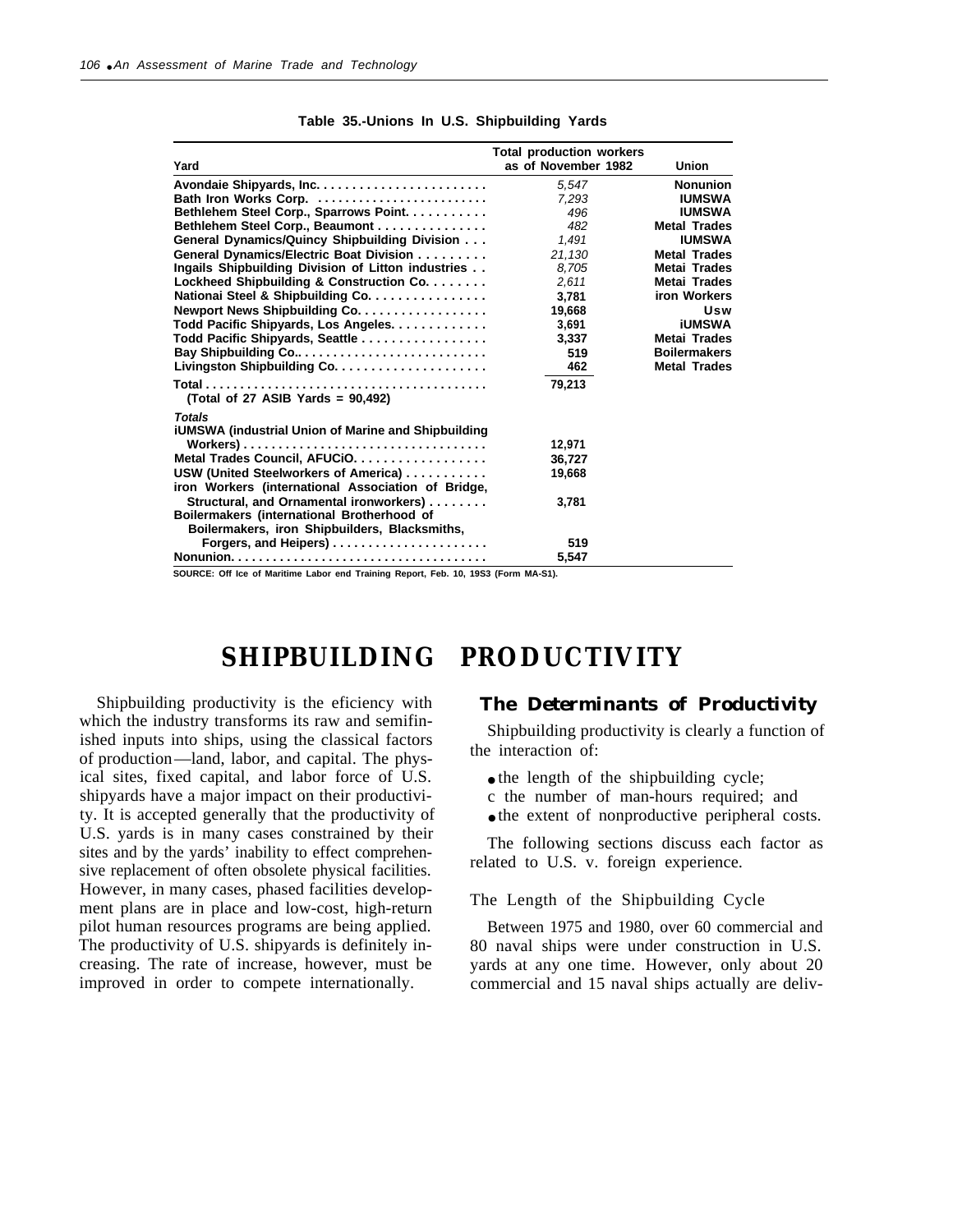ered per year. This ship-under-construction-todelivery ratio, furthermore, has not changed appreciably over the past three decades. It indicates that a commercial ship may take 3 years to construct, while a naval ship averages 5 to 6 years. This conclusion admittedly is simplified because many other factors contribute to the large discrepancies between the number of ships under construction and those delivered during any period of time. However, ship flowrates (a ratio of deliveries to ships under construction) in the United States historically have been about one-half those of European shipyards and less than one-third those of Japan. 21 This means that the average modern merchant ship spends over twice as much time in a U.S. shipyard as a comparable ship in modern foreign shipyard. Considering the capital invested per ship, it is evident that the additional construction residence time adds at least 5 to 6 percent to the cost of the ship. If this figure is augmented to reflect the complementary cost of inventory—which amounts to 4 to 6 months of supplies for the average U.S. shipyard compared to 1 to 8 weeks in an equivalent foreign yard—the total capital cost of excess ship and material inventory time increases U.S. shipbuilding costs by 8 to 9 percent. Similar comparisons of the cost of construction of naval ships are not possible; combatant and warships vary extensively in detail.

Because there has not been extensive U.S. experience with continuous series production, learning curves for the U. S, shipbuilding industry have not been established. Results from naval building programs are misleading because of the extent of changes expressly allowed in the production of the series and the frequent splitting of lead ship and series production between distant yards. It appears that the industry is capable of realizing substantial time savings in series production, with associated reductions in inventory costs. This requires customer acceptance of standardized designs, as noted earlier, but the extent of customization by U.S. shipyards is incompatible with maximum production efficiency.

#### **The Number of Man-Hours Required**

In a recent study by the Maritime Transportation Research Board of the National Academy of Sciences it was noted that, despite increasing mechanization,

. . . direct labor costs in U.S. shipyards are between 40 and 50 percent of the finished product cost, depending on type of ship . . . (the) ratio (between labor and material costs) has remained relatively constant since 1961, increases in labor efficiency being largely offset by rising wages.

High as these figures are, they tend to underemphasize the total labor component in shipbuilding. For a ship, labor costs constitute 70 to 85 percent of the value added. . . . In the 15-year period from 1958 to 1972, the share of added value received by labor in U.S. shipbuilding averaged 77 percent, never falling below 71 percent and rising as high as 84 percent. . . . The labor-intensiveness of the industry is underscored by noting that, among 22 industries, U.S. shipbuilding ranks 15th in assets per employee and 3rd in sales per invested dollar.<sup>22</sup>

A basic source of data on the scope of productivity improvement through reduction of man-hours is the MarAd-sponsored IHI-Livingston project. This has been characterized as a ''unique contract for transfer of Japanese technology, " but the project also established valid cost data on the comparative man-hour requirements and average length of shipbuilding cycle. It showed that the length of the U.S. shipbuilding cycle, in theory, could be reduced by 50 percent, from 24 months to 12. Similarly, the man-hour requirement could be reduced by 60 to 70 percent However, there are social and institutional barriers to the measures that would be required to effect these changes; these will be discussed as they relate to specific productivity -enhancing measures.

The Extent of Nonproductive Peripheral Costs

Workplace Safety and Health Costs .—Zosen's annual statistical summary of Japanese shipyards' safety record is frequently compared with the U.S. shipyards' record. 23 The U.S. accident-frequencyrate per thousand workers per year is 269; the same Japanese rate is 2. While these statistics may not

<sup>&</sup>lt;sup>21</sup>Shipbuilders Council of America, Association of Western European Shipbuilders, and Zosen, annual reports, 1980, 1981, 1982.

 $\overline{P^2M$ aritime Transportation Research Board, op. cit.

**Z3BLS and Zosen** figures, 1979 and 1980.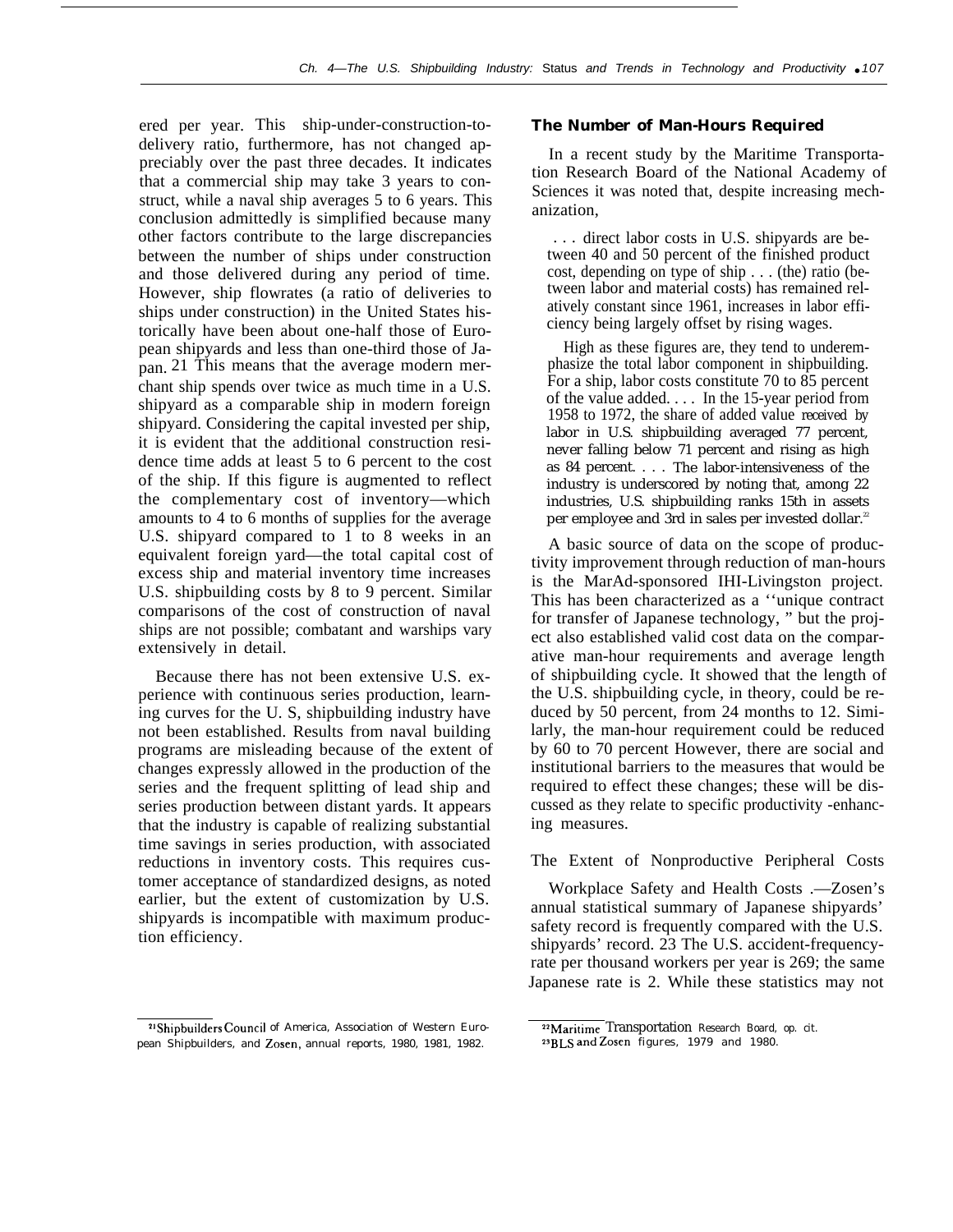be comparable directly due to differences in accident-reporting practices between the United States and Japan, it appears that the accident rate in U.S. yards is considerably higher. Since benefit payments under the 1972 amendments to the Longshoremen's and Harbor Worker's Compensation Act (LHWCA) have increased by an estimated 600 percent, this is one obvious area of concern .24 The five shipyards responding to an SCA 1978 study estimated these costs at 2.4 to 4.7 percent of the price of the hypothetical ship and suggested that the foreign equivalent requirements were ' 'less stringent and (had) a lesser cost impact than those of the United States.<sup>'25</sup>

"Buy America" Policy .—The U.S. supplier base is comparatively independent of the shipyards, and many shipbuilders argue that it does not make economic sense to hinder the shipbuilding industry's development to provide marginal support to the supplier base. Existing ' 'buy America' policies (i. e., requirements that 50 percent of machinery and materials for subsidized ships be of U.S. manufacture) are difficult to supervise and define, With more and more U.S. firms taking advantage of lower foreign labor rates—and higher standards of productivity and industrial discipline —it probably will become harder to follow this policy and more disruptive of production. This is particularly true given the trend toward increased buying of components in lieu of fabrication by the yard itself.

# *Productivity Trends in the U.S. Shipbuilding Industry*

Many measures of production have been used in the shipbuilding industry. Each has shortcom $i_{ne}$ s, and the assessment of shipbuilding productivity remains difficult, particularly in the United States. Comparing labor and production is particularly difficult because collected production figures often relate only to larger vessels or larger yards, but labor statistics typically are inclusive of the entire industry. Other problems with productivity measures include:

— ———

- lack of accepted skills classification schemes;
- a multiplicity y of ways of quantifying ship production;
- difficulty in quantifying compensation and fringe benefits on a comparable basis for international comparisons;
- differing proportions of subcontracting in the shipbuilding process, both intra- and internationally; and
- too high a level of aggregation in statistics, e.g. , assimilation of repair to shipbuilding.

Although there are many possible measures of output/productivity, the two most satisfactory measures of output are compensated gross registered tonnage **(CGRT)** and value-added.

**CGRT,** unlike gross tonnage, lightweight ton**nage,** or deadweight tonnage, attempts to allow for the differing levels of complexity of ships, which is particularly desirable where naval vessels figure in many yards' workload. However, the adjustment coefficients are approximate, judgmental, and vary over time and between studies. The present coefficients used by West European shipyards, for example, will be revised shortly to reflect changes in the Organization for Economic Cooperation and Development (OECD) system for calculating gross tonnage. The OECD system is being aligned with the 1969 International Convention on Tonnage Measurement of Ships, which changes gross and net tonnages for several vessel types. Table 36 shows the trend in the labor required to produce

**Table 36.—CGRT Measure of Productivity Gains in Private U.S. ASIB Shipyards**

| Year                   | CGRT<br>(000s) | <b>Employment</b> <sup>®</sup><br>(000s) | <b>CRGTI</b><br>employee/year | Manhours/<br><b>CGRT</b> |
|------------------------|----------------|------------------------------------------|-------------------------------|--------------------------|
| 1980393.3              |                | 40.9                                     | 9.6                           | 200                      |
| 1979545.3              |                | 39.9                                     | 13.7                          | 140                      |
| 1978289.5              |                | 39.6                                     | 7.3                           | 263                      |
| 1977446.6              |                | 40.0                                     | 11.2                          | 172                      |
| 1976373.0              |                | 38.7                                     | 9.6                           | 196                      |
| 1975276.7              |                | 35.4                                     | 7.8                           | 243                      |
| 1970 199.6             |                | 30.4                                     | 6.6                           | 292                      |
| Growth in productivity |                |                                          | per year $\ldots$ 3.5%        |                          |

aDerived number: proportion of total labor **force in private yards (7O Percent) x proportion of private yard labor in ASIB yards (88 percent) x proportion directly engaged in shipbuilding (50 percent), i.e., 23 percent of total employees are shipbuilding production workers in ASIB yards.**

**NOTE: The CGRT output understates U.S. yards' potential productivity, given a** stable workload, because it **does not really reduce varying ship types to equivalent tonnage. Only the direction of the trend and its average magnitude are significant.**

**SOURCE: E. G. Frankel Report to the Office of Technology Assessment, 1983**

<sup>&</sup>lt;sup>24</sup>" Longshoremen's and Harbor Workers' Compensation Act Needs Amending' (Washington, D. C.: General Accounting Office', 1982). <sup>25</sup>' 'Study of Cost of Federal Government Regulation on Shipbuilding Prices' (Washington, DC.: Shipbuilders Council of America, 1978), p. **4,**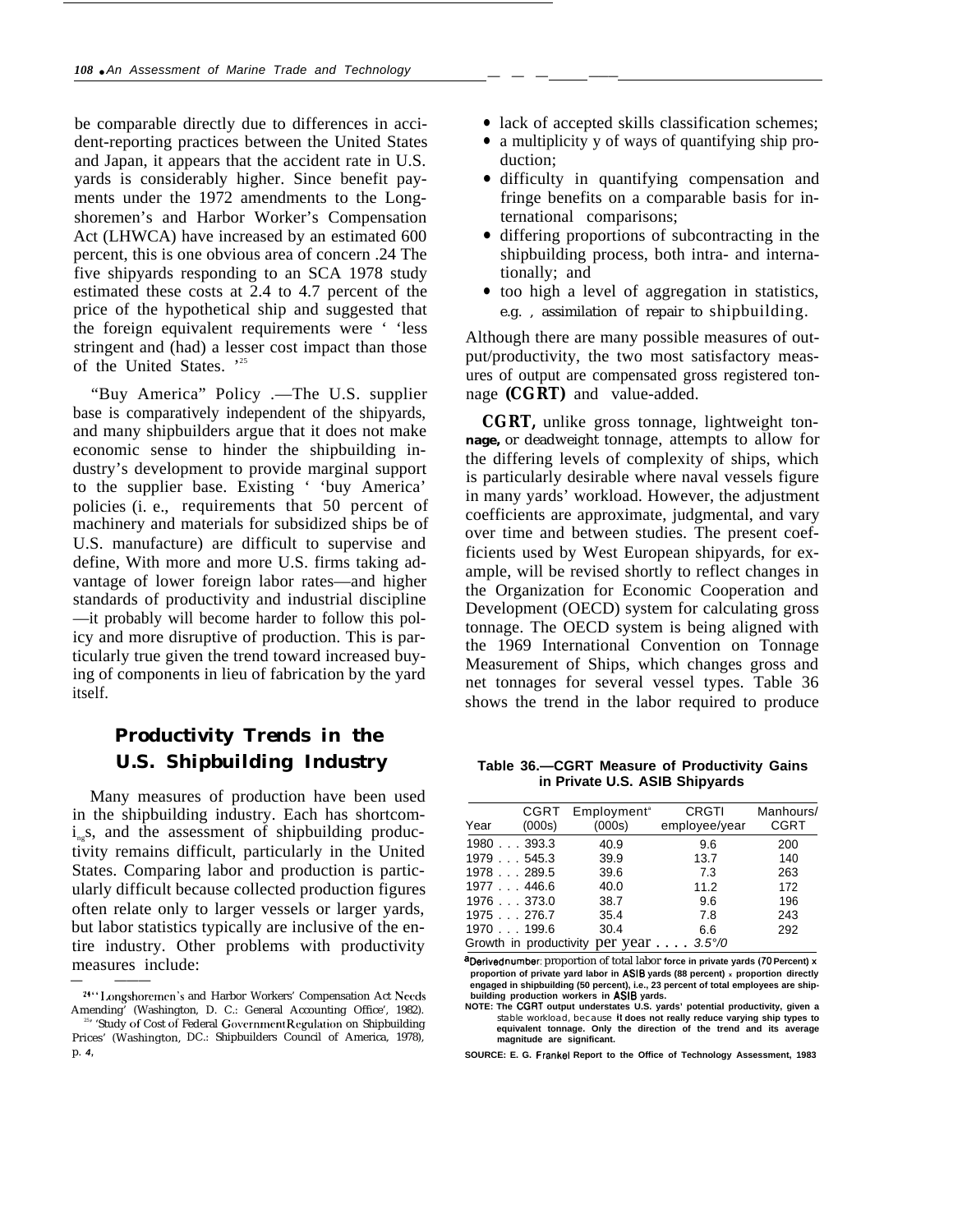one **CGRT** of output in U.S. shipyards. This measure indicates that the output per employee has increased by 45 percent in the past 11 years, **a gain** of approximately 3.5 percent per year.

Value-added is the difference between total revenues and the cost of purchased intermediate goods and services and, as such, may be affected by market imperfections. Value measures of productivity also are less useful in international comparisons and where different technologies, or levels of technology, may be employed. Value-added is superior to sales, however, because the latter reflects widely disparate levels of Government support to shipbuilding. Table 37 measures the ratio of value-added to the capital and labor inputs and shows that the U.S. shipbuilding industry has made a 12-percent absolute gain in productivity in the past decade, a rate of 1 percent per year.

The ratios of CGRT and value-added to input measures such as man-hours or dollar value of assets may be crude absolute measures of productivity, but they do indicate its trend. From 1960 **to** 1980, the value-added-per-employee productivity measure for U.S. yards increased by about 27 percent while the payroll-per-employee measure increased 15 percent (in current dollars).

These real but modest productivity gains of the U.S. shipbuilding industry have lagged the gains of its Japanese, Korean, and European counterparts. In 1973, the Commission on American Shipbuilding compared some historic statistics on the productivity of major shipbuilding nations over a 6-year period and found U.S. productivity to be only 50 percent of Swedish and 43 percent of Japanese. U.S. man-hours per delivered-ton averaged 30 percent higher than Japanese and Northern European yards. These figures have increased at a rate that reflects the small productivity gain computed above; but in 1980, A & P Appledore concluded that U.S. shipbuilding productivity is still generally only half that of Scandinavia and Japan.

It is difficult to compare U.S. and Japanese and Korean shipbuilding productivity because the type, size, series, and complexity of ships built vary so much. Japan and Korea largely have built series of standard tankers, bulk carriers, and other types of ships, usually designed by the yard itself for construction by the yard. U.S. yards, by comparison, built small numbers of often custom-designed and comparatively complex ships. Few of these ships are built in series of three or more.

Comparing the productivity of U.S. shipyards with those of Japan and Korea, it is possible only to evaluate their respective performance in the building of comparable vessels such as mediumsized tankers or dry-bulk carriers. The limited information available shows that:

- U.S. shipvards require 38 to 65 percent more man-hours to build the same or similar ship; and
- labor productivity in terms of output-per-manhour for basic measurable jobs such as stick welding, is comparable and, in fact, often shows U.S. workers to be more productive.

While U.S. shipyard workers appear to perform equally well in the performance of comparable jobs under identical conditions using similar equipment, the percentage of time in which U.S. workers perform actual work is appreciably lower than that of their counterparts in Korea and Japan.

The lower comparative productivity of U.S. shipyards is considered to be explicable largely in terms

**Table 37.—Value-Added Measure of Productivity Gains in U.S. Shipyards (millions of current dollars)**

| Year |       |         |                | Value added + (Payroll + Depreciation) = Productivity ratio (PR) | Index of PR |
|------|-------|---------|----------------|------------------------------------------------------------------|-------------|
| 1980 | 5.338 | 3,360.4 | 163.3          | 1.51                                                             | 1.12        |
| 1979 | 4.587 | 2,927.6 | 152.7          | 1.49                                                             | 1.10        |
| 1978 | 4.107 | 2,647.5 | 138.7          | 1.47                                                             | 1.09        |
| 1977 | 3.823 | 2.494.0 | 139.9          | 1.45                                                             | 1.08        |
| 1976 | 3.287 | 2,219.5 | 1 lo.5a        | 1.41                                                             | 1.04        |
| 1975 | 2.923 | 1.995.6 | $96.5^{\circ}$ | 1.40                                                             | 1.03        |
| 1970 | 1.610 | 1.161.2 | $36.0^{\circ}$ | 1.35                                                             | 1.00        |

aEstimated as 0.033 percent of gross fixed assets: depreciation figures not collected before 1977 Census of Manufactures. **SOURCE: J.A. Gribbin.**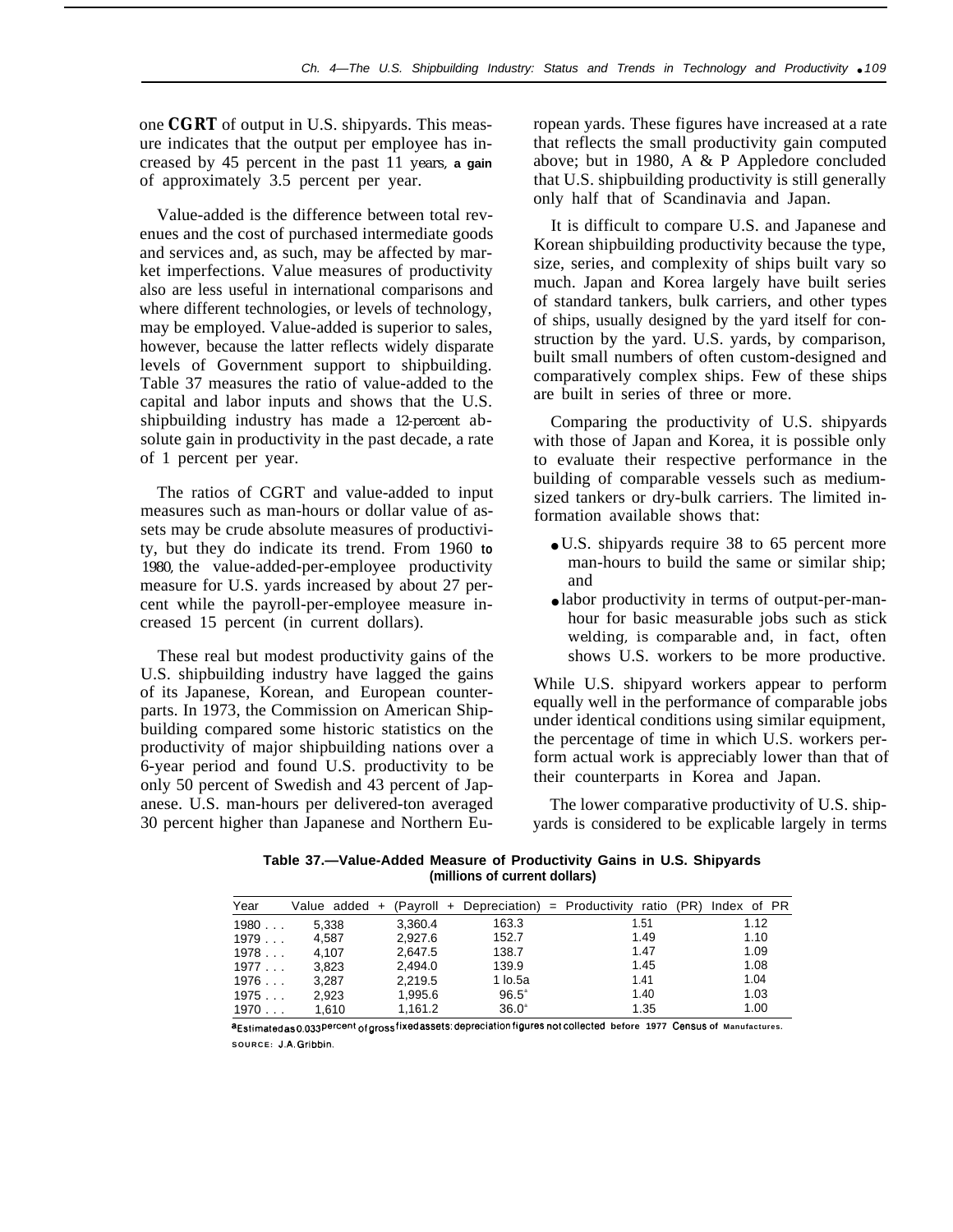of: 1) the military market demand for excessive customization, 2) restricted opportunity for learning from series construction, 3) older facilities and specific technological weaknesses, 4) materials availability and origin constraints, and finally, 5) a fluctuating and less effectively utilized work force, with skill deficiencies arising from insufficient training and inflexible union practices, which do not facilitate redirection of careers and expansion of skills. The Appledore study attributed 30 to 35 percent of the productivity difference to the latter cause alone-foreign yards are said to have "superior organization and systems and a more effective work force  $, 26$ 

## *Improving U.S. Shipbuilding Productivity*

Many U.S. shipyard facilities were laid out during World War II and have not been redeveloped since. To enhance productivity in these yards, greater attention is needed to integrate production planning and engineering functions. Many believe that the scope for improving the productivity of U.S. shipyards is significant and that, in many cases, only limited capital improvements are needed. While the prevailing U.S. wage rates probably will make it impossible for U.S. shipbuilding costs to be as low as foreign competitors such as Korea, it would appear possible to get much closer than today's price differentials indicate. In a report to OTA by E. G. Frankel, Inc., the following actions were suggested :27

- . impose serial construction of ships in sets of not less than 12, all built in one yard;
- allow material to be bought without reference to national origin, with no import restrictions, and no duty on imported materials used in the construction of foreign-going ships;
- . reduce inventory size and cost to no more than 1- to 2-month supply needs;
- . Utilize lower U.S. capital costs when available;

26A k P Appledore, *Development of a* **Standardized** *U.S.-Flag@- Bulk Carrier: Innovative Analysis of Cost-Cutting Opportunities* (Washington, D. C.: Maritime Administration, U.S. Department of Commerce, 1980).

- employ modern production, production engineering, planning, and management methods; and
- incorporate latest methods of design and production through effective research-and analysis.

Many of these factors have been applied in U.S. shipyards specializing in the construction of offshore vessels, barges, tugs, and workboats with marked success in achieving high productivity.

To make substantial productivity improvements, most U.S. shipyards would need to concentrate on production-oriented designs accompanied by industrial engineering applications such as simplified materials flow, mechanization, use of three-dimensional subassemblies, and preoutfitting. Productivity-enhancing measures also would include introduction of integrated computer systems for outfit $ti_{n}$ , manufacturing, and assembly. Perhaps most importantly, improving productivity would require modernization of management, planning processes, and organization of work.

The flexibility required by U.S. yards to respond to changing product and output demands in the past has led to the following problems:

- delay, deferral, or elimination of introduction of new technology;
- concentration on investment in basic processes such as steel preprocessing, fabrication, and subassembly, activities that are not among the most labor-intensive in any yard;
- large fluctuations in shipyard manning with huge manpower turnovers of as much as 67 percent per year among blue-collar workers;
- large expenditures for training, retraining, and lost posthiring and prefiring time;
- lack of medium- and long-term (strategic) planning and management preoccupation with short-run, even daily operational problems that should be delegated to production management;
- use of outside ship designers with the result that designs usually have to be modified to accommodate the particular production/assembly needs of the yard. This results not only in added costs, but also lost time and compromised designs;

<sup>&</sup>lt;sup>27</sup>" Status and Trends of U.S. Shipbuilding Technology and Productive Capacity, " written for the Office of Technology Assessment by E. G. Frankel, Inc., December 1982.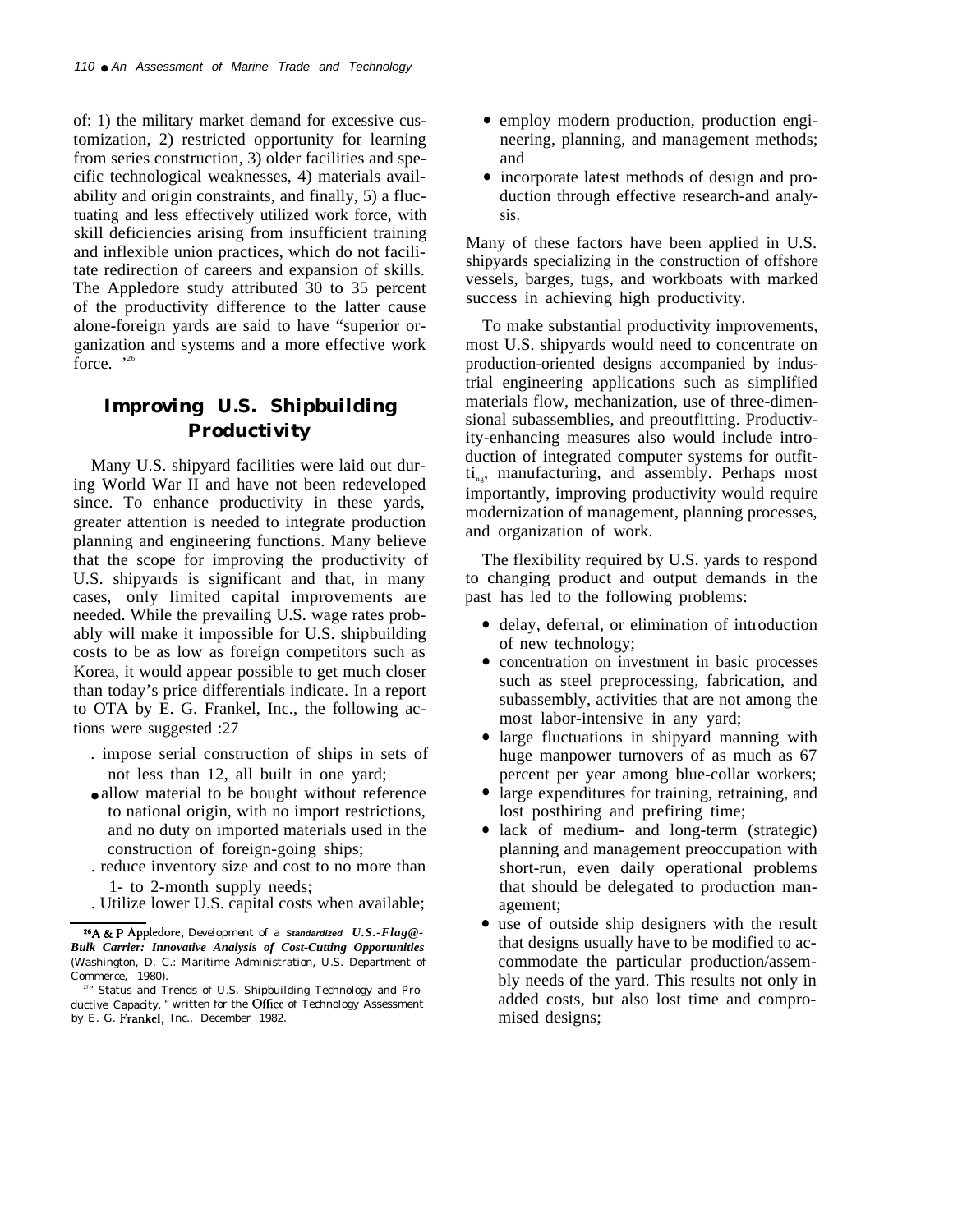- lack of effective marketing strategies;
- lack of standardization in procedures, as well as product parts and manufacturing and assembly standards;
- insufficient R&D in methods, production aids, basic processes, materials research, etc.; and
- lack of coordination among the industry.

It is difficult to determine if this last factor is due to concern with regard to antitrust actions or simple competitive posture. Yet countries like Japan and Korea, where yards compete much more for the same markets, have found more effective ways to cooperate and coordinate their R&D in basic processes, procedures, and standards. They rely on the maintenance of competitive positions through management efficiency, labor-management collaboration, marketing, and product design. This approach appears to result in efficient, effective technology development.

American shipbuilders have attempted to improve the industry's productivity through:

- . improvements in facilities and equipment;
- **introduction** of CAD/CAM; and
- . increasing adoption of national shipbuilding standards.

While facility and equipment improvements were introduced starting in 1966, practical adoption of CAD/CAM (described in ch. 5) was begun only in 1972-74, and shipbuilding standards are under development only now. U.S. shipbuilding lags behind foreign shipbuilding in shipbuilding standards and even more so in standards for suppliers and equipment manufacturers. Shipbuilding productivity is greatly affected by CAD/CAM and standardization. Japanese shipbuilders, for example, use more than twice the amount of automatic welding as U.S. shipbuilders. In Japan, computers are used increasingly not only to assist in welding automation but also in welding quality control, This in turn has led to a large increase in the use of welding robots. In U.S. shipyards, only one welding robot is in use as a pilot operation.

### **Standards**

While 13 U.S. national shipbuilding standards have now been published, and 100 are in various stages of development, Japan has established 7)750 industrial standards with 518 shipbuilding standards that cover all types of components, equipments, materials, fabrication methods, and more. It must be recognized, though, that Japanese industrial and shipbuilding standards are enforced by an industrial standardization law enacted in 1949. U.S. shipbuilding-standard development and adoption are completely voluntary. At present, a panel of the American Society of Testing Materials is developing U.S. shipbuilding standards.

### Shipbuilding Management

American shipbuilding management and planning has become a topic of increasing discussion in recent years, and various proposals for change have been advanced. Many of these propose adoption of certain techniques and approaches successfully used in other major shipbuilding countries such as Japan and Korea, where shipbuilding management is based on organizational, decisionmaking, and operating structures and procedures founded on quite different cultural backgrounds, human relations, and traditions than those found in the United States. While some of the techniques and approaches found successful in those countries may be transferable, it must be recognized that the environment in the United States cannot be changed in the short run. This makes successful application of some of these methods difficult.

Factors that make Japanese and Korean shipbuilding competitive include the use of cost controls in engineering, quality circles, labor incentives, high-productivity manufacturing processes, standardized ship design and production, labor flex**ibility, good** supplier and customer relations, and effective production-planning management and control. There are some factors that are distinctly unique, such as the lack of adversarial relations between shipbuilder and client, and management and labor. There is a general agreement in these countries that adversarial relations and potential litigation hinder efficiency and timely, low-cost delivery. Similarly, most supplier, client, and labor issues with shipbuilding management are resolved by various informal approaches resulting in little if any delay. This is quite different from the generally formal approach used in the United States, where procedure, documentation, and even conflict resolution methods are often defined.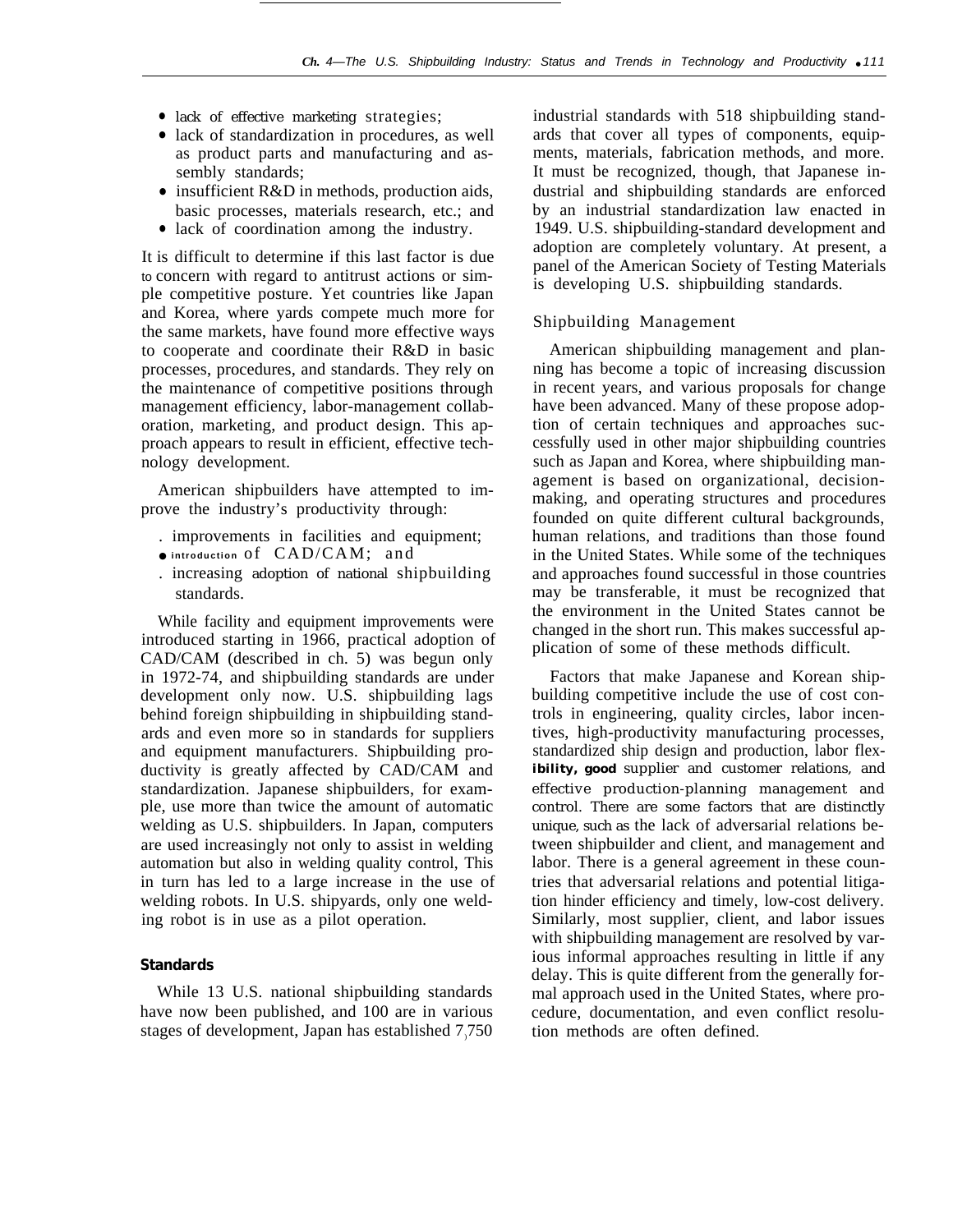# **SUMMARY**

Federal assistance **to** U.S. shipyards through construction subsidies over the past **two** decades appears to have discouraged independent attempts **to** reach and maintain commercial viability. At present there is uncertainty about the implementation and scope of overall maritime policy and naval procurement policy. Since subsidies for commercial construction have been terminated, one policy alternative would be to replace subsidies with **a** form of support that directly enhances productivity and competitiveness, and at the same time put naval procurement on a less cyclical basis. In addition, the Federal Government could enhance industry efforts **to** improve productivity by coordinating those efforts or funding their coordination.

Some of the more innovative technical approaches to improving productivity employ **a** manmachine system perspective. It is considered more **cost effective to** reduce the labor component of shipbuilding by using electronic assistance in easily mechanized areas such **as** precision control, than by making larger—often inflexible-investments in capital equipment that attempt to emulate human flexibility and pattern-recognition capabilities. In addition, current social philosophies and the trend toward increasing stability in the industry work force require from employers **a** complementary effort to stabilize employment opportunities and improve the quality of industrial life. There is great scope for productivity improvement through better use of human resources.

Possible directions for productivity improvements in U.S. shipbuilding have been discussed throughout this chapter. It should be recognized, though, that technological improvements will not necessarily pay off unless accompanied by improvements in the structure, organization, and management approach used in the industry. Product development, client relationships, and marketing are other important areas where improvements are needed if the industry is to achieve a more competitive position in world shipbuilding.

Many of the deficiencies and opportunities identified in this report have been identified previously, particularly in the MEL survey (1978) and the MTRB's *Shipbuilding Research and Development:* *A Recommended Program (1973).* Comparatively few of their suggestions were implemented. Some in the industry have claimed that the reason is institutional barriers to transfer of foreign technologies for productivity improvement. Others claim that the reason for lack of progress is the tendency of the industry to identify a Governmentsponsored ''stable increasing (sic) ship construction program' '<sup>28</sup> **as** the solution **to** the problem of lack of international competitiveness, rather than to develop **a** program based on the industry's own resources and planning.

A larger volume of business could allow U.S. shipbuilders to realize economies of scale and increase productivity through higher utilization of facilities, but only at realistic prices. Perceptive marketing might enable U.S. yards to overcome their cost disadvantage **to some** degree, particularly if **a new** product were developed and offered. While volume is important, it appears that facilities, management, and labor are the principal areas where improvement can be most readily effected by joint actions of industry and the Federal Government. These are discussed below.

### *The Physical Facilities Problem*

The work and material flow is severely compromised in a converted old yard, **as is** the method of fabrication, assembly, weight handling, and ship erection.

Most major shipbuilding countries have found that it is cheaper and more effective to replace old shipyards with new yards specially designed and located for the production of modern ships. It is interesting to note that the United States and Britain resorted to the modernization of existing yards on a piecemeal basis, while most other major shipbuilding countries replaced many of their yards with completely new yards because they found that in the long run it was a cheaper and better approach. The primary reasons for this difference appears to be that U.S. shipbuilding management generally

<sup>&</sup>lt;sup>28</sup>Maritime Transportation Research Board, "Shipbuilding Research and Development: A Recommended Program' (Washington, D. C.: National Academy of Sciences, 1973), p. vii.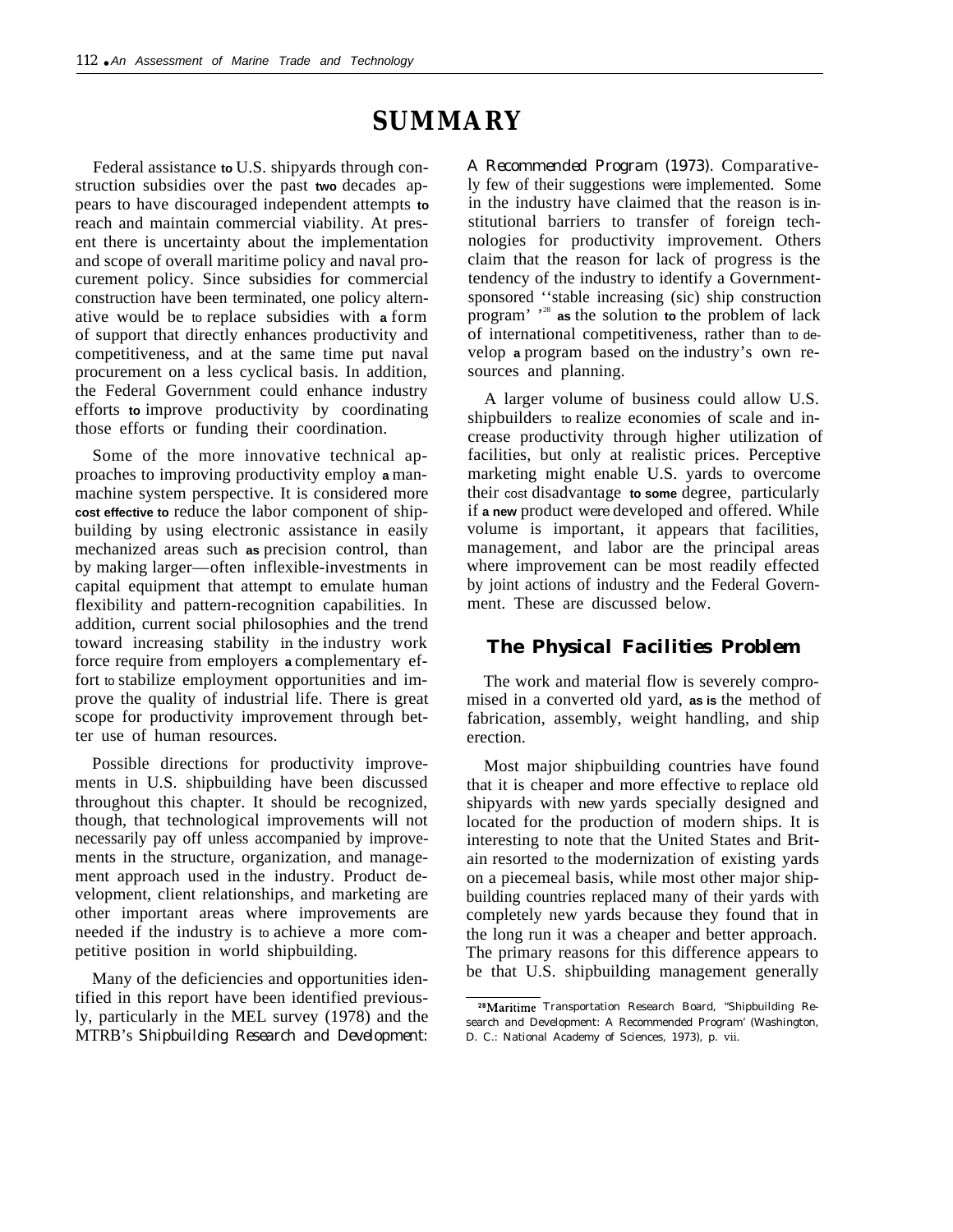plans only for the short term, while Korean, Japanese, etc. , shipbuilding management is organized to plan for the medium to long term.

Possible policy approaches are to:

- make investment funds available to yards for development and implementation of viable long-term plans;
- guarantee loans for technology transfer by purchase, where other means—e. g., joint venturing—are demonstrably infeasible; and
- devise a capacity reduction plan that could convert some shipyards to other uses and ease the closure of worst affected yards.

### *The Management Problem*

It has been argued that the dominance of subsidized and naval shipbuilding has stifled U.S. managerial innovations. In fact, subsidy has failed to develop the U.S. shipbuilding industry and may well be a cause of the failure to resolve fundamental problems, such as the excessive customization of vessel designs. Many believe that the shipbuilding industry needs to extend its investment horizons, especially since most U.S. yards are subsidiaries of financially robust companies and have provided poor return on investment for years.

Management must develop mechanisms for identification of technological voids and evaluation of solutions. This requires diagnostic skills and an alertness to developments in other industries, reinforcing the perceived need for a higher ratio of technically skilled managers at all levels in the industry and higher qualifications for these professionals.

Possible policy approaches are to:

- facilitate intra-industry information exchange, technology transfer, and problem diagnoses by sponsoring regular conferences, reporting, and other means;
- review the content and administration of joint Federal/industry R&D and fund only high priority work;
- improve the Federal R&D structure and encourage the industry to implement its efforts;
- support a Government/industry management training center;
- ensure that any Government support stabilizes the workload, which in turn allows the retention and training of the work force and the development of better operational planning techniques; and
- provide Federal support to development of industry standards, even to the extent of legally mandating their adoption.

### *The Labor Force Problem*

The casualized employment system in U.S. shipbuilding is one of the largest barriers to improved productivity. Since many of the theoretical foundations that underpin high foreign productivity are of U. S. origins, there is logically substantial scope for a program of institutional changes. This area is one where the rate of progress is difficult to predict but could be surprisingly fast.

Possible policy approaches are to:

- disseminate information on the use of ' 'social technologies, such as quality circles and (semi-) autonomous working groups in U.S. yards, both for their beneficial effects on productivity and for their effect in creating openness to new technologies;
- implement technology transfer in areas of production skills and management methods by training and fellowship programs and translation and dissemination of foreign references;
- develop a cross-trained labor force to provide better responses to fluctuations in the need for various craftsmen (multiskilling);
- require shipyards to attack excessive turnover directly and set up interim programs for limited ' 'outplacement' of redundant employees; and
- support an industrywide training program.

The above approaches are some detailed actions that could be used to enhance U.S. shipbuilding productivity. OTA analysis suggests that U.S. shipyards can improve their competitive position in the world but only with a concerted effort on the part of both industry and the Federal Government. However, productivit, improvements alone will probably never close the very large foreign merchant ship price differentials that are partly the